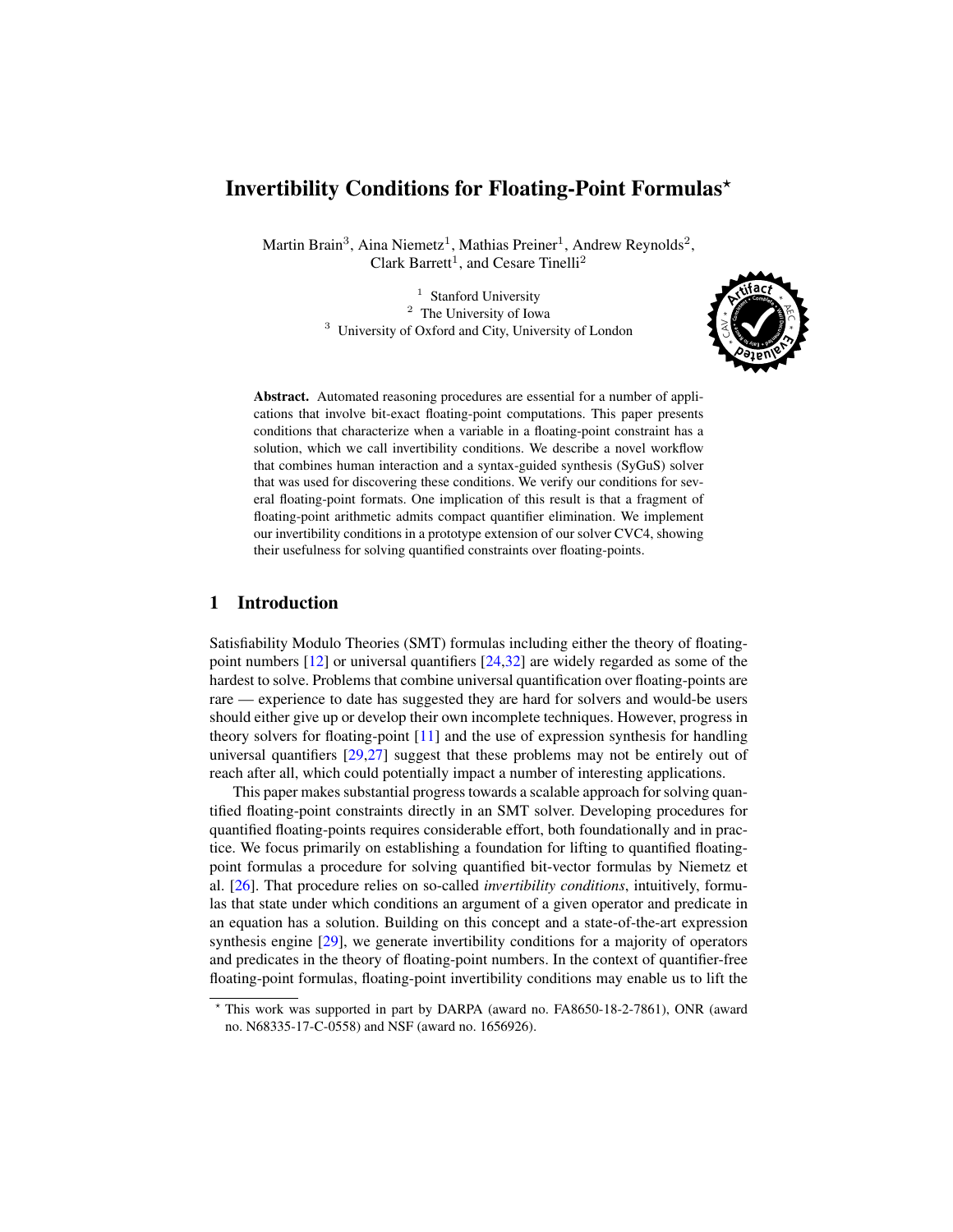propagation-based local search approach for bit-vectors in  $[25]$  to the theory of floatingpoint numbers.

This work demonstrates that invertibility conditions exist and show promise for solving quantified floating-point constraints. More specifically, it makes the following contributions:

- In Section [3,](#page-2-0) we present invertibility conditions for the majority of operators and predicates in the SMT-LIB standard theory of floating-point numbers.
- In Section [4,](#page-8-0) we present a custom methodology based on syntax-guided synthesis and decision tree learning that we developed for the purpose of synthesizing the invertibility conditions presented here.
- In Section [5,](#page-13-0) we present a quantifier elimination procedure for a fragment of the theory that is based on invertibility conditions, and give experimental evidence of its potential, based on quantified floating-point problems coming from a verification application.

*Related Work* To our knowledge, no previous work specifically discusses techniques for solving universally quantified floating-point formulas. Brain et al. [\[11\]](#page-16-1) provide a comprehensive review of decision procedures for quantifier-free bit-exact floating-point using both SMT-based as well as other approaches. They identify four groups of techniques: bit-blasting approaches that use floating-point circuits to generate bit-vector formulas [\[13,](#page-16-2)[16,](#page-16-3)[20,](#page-17-6)[33\]](#page-17-7), interval techniques that use partitioning and interval propagation [\[10,](#page-16-4)[31](#page-17-8)[,23](#page-17-9)[,22\]](#page-17-10), optimization and numerical approaches that work with complete valuations [\[4](#page-16-5)[,18](#page-17-11)[,7](#page-16-6)[,21\]](#page-17-12), and axiomatic techniques that use partial or total axiomatizations of the theory of floating-point numbers in other theories such as real arithmetic  $[15,14]$  $[15,14]$ .

On the other hand, approaches for universal quantification have been developed in modern SMT solvers that target other background theories, including linear arithmetic [\[29](#page-17-2)[,17](#page-16-9)[,8\]](#page-16-10) and bit-vectors [\[32,](#page-17-1)[27,](#page-17-3)[26\]](#page-17-4). At a high level, these approaches use modelbased refinement loops that lazily add instances of universal quantifiers until they reach a conflict at the quantifier-free level, or otherwise saturate with a model.

# 2 Preliminaries

We assume the usual notions and terminology of many-sorted first-order logic with equality (denoted by  $\approx$ ). Let  $\Sigma$  be a *signature* consisting of a set  $\Sigma^s$  of sort symbols and a set  $\Sigma^f$  of interpreted (and sorted) function symbols. Each function symbol f has a sort  $\tau_1 \times ... \times \tau_n \to \tau$ , with arity  $n \geq 0$  and  $\tau_1, ..., \tau_n, \tau \in \Sigma^s$ . We assume that  $\Sigma$  includes a Boolean sort Bool and the Boolean constants  $\top$  (true) and  $\bot$  (false). We further assume the usual definition of well-sorted terms, literals, and (quantified) formulas with variables and symbols from  $\Sigma$ , and refer to them as  $\Sigma$ -terms,  $\Sigma$ -atoms, and so on. For a Σ-term or Σ-formula e, we denote the *free variables* of e (defined as usual) as  $FV(e)$  and use  $e[x]$  to denote that the variable x occurs free in e. We write  $e[t]$ for the term or formula obtained from e by replacing each occurrence of x in e by t.

A *theory* T is a pair  $(\Sigma, I)$ , where  $\Sigma$  is a signature and I is a non-empty class of  $\Sigma$ interpretations (the *models* of T) that is closed under variable reassignment, i.e., every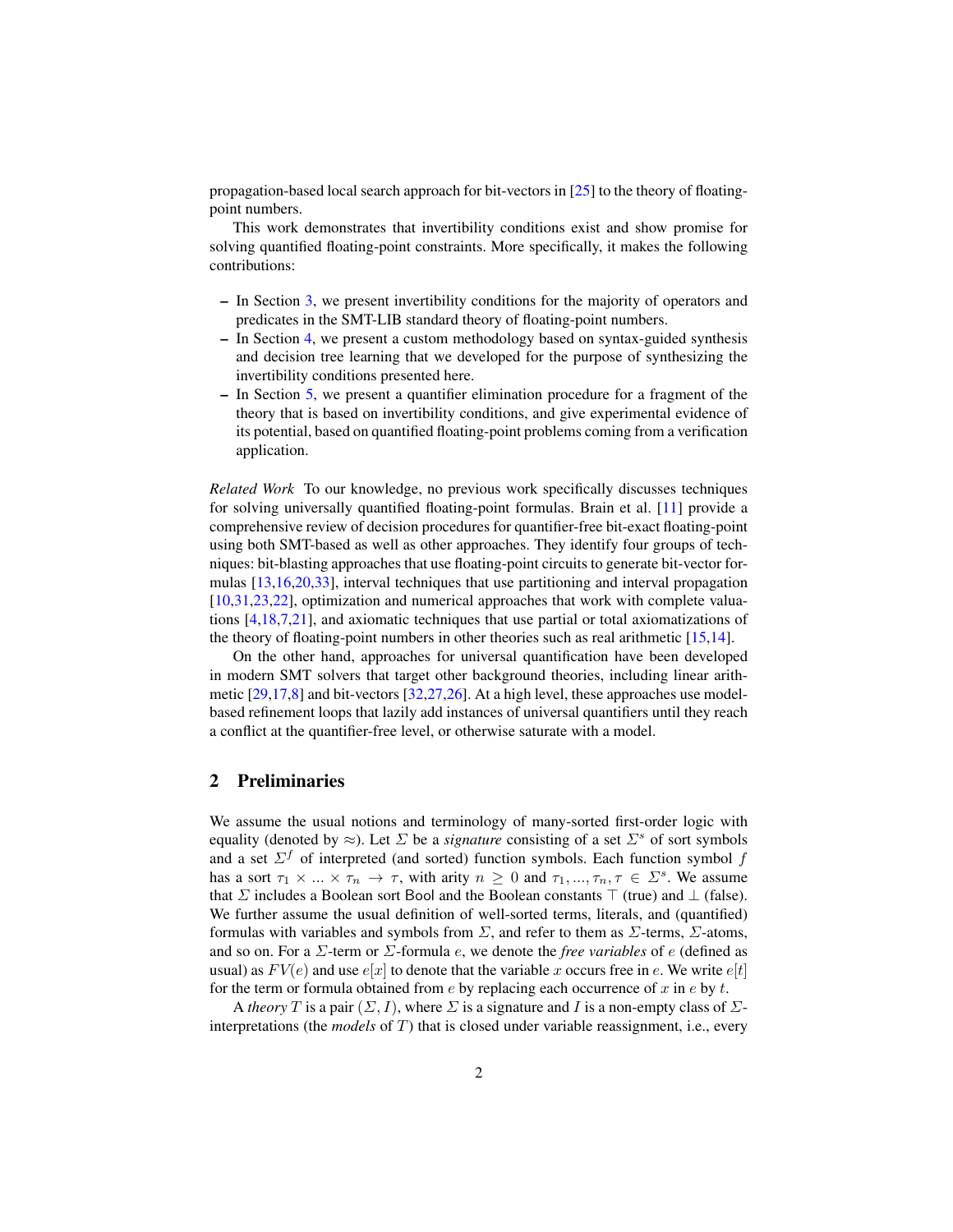$\Sigma$ -interpretation that only differs from an  $\mathcal{I} \in I$  in how it interprets variables is also in I. A  $\Sigma$ -formula  $\varphi$  is T-*satisfiable* (resp. T-*unsatisfiable*) if it is satisfied by some (resp. no) interpretation in I; it is T*-valid* if it is satisfied by all interpretations in I. We will sometimes omit  $T$  when the theory is understood from context.

We briefly recap the terminology and notation of Brain et al. [\[12\]](#page-16-0) which defines an SMT-LIB theory  $T_{FP}$  of floating-point numbers based on the IEEE-754 2008 stan-dard [\[3\]](#page-16-11). The signature of  $T_{FP}$  includes a parametric family of sorts  $\mathbb{F}_{\epsilon,\sigma}$  where  $\epsilon$ and  $\sigma$  are integers greater than or equal to 2 giving the number of bits used to store the exponent  $e$  and significand  $s$ , respectively. Each of these sorts contains five kinds of constants: normal numbers of the form  $1.s * 2<sup>e</sup>$ , subnormal numbers of the form  $0. s * 2^{-2^{\sigma-1}-1}$ , two zeros (+0 and -0), two infinities (+ $\infty$  and - $\infty$ ) and a single nota-number (NaN). We assume a map  $v_{\varepsilon,\sigma}$  for each sort, which maps these constants to their value in the set  $\mathbb{R}^* = \mathbb{R} \cup \{ +\infty, -\infty, \text{NaN} \}$ . The theory also provides a roundingmode sort RM, which contains five elements {RNE, RNA, RTP, RTN, RTZ}.

Table [1](#page-3-0) lists all considered operators and predicate symbols of theory  $T_{FP}$ . The theory contains a full set of arithmetic operations  $\{(\ldots, +, -, \cdot, \div, \sqrt{\lambda})$  max, min $\}$  as well as rem (remainder), rti (round to integral) and fma (combined multiply and add with just one rounding). The precise semantics of these operators is given in [\[12\]](#page-16-0) and follows the same general pattern:  $v_{\varepsilon,\sigma}$  is used to project the arguments to  $\mathbb{R}^*$ , the normal arithmetic is performed in  $\mathbb{R}^*$ , then the rounding mode and the result are used to select one of the adjoints of  $v_{\varepsilon,\sigma}$  to convert the result back to  $\mathbb{F}_{\varepsilon,\sigma}$ . Note that the full theory in [\[12\]](#page-16-0) includes several additional operators which we omit from discussion here, such as floating-point minimum/maximum, equality with floating-point semantics (fp.eq), and conversions between sorts.

Theory  $T_{FP}$  further defines a set of ordering predicates  $\{<,>,\leq,\geq\}$  and a set of classification predicates {isNorm, isSub, isInf, isZero, isNaN, isNeg, isPos}. In the following, we denote the rounding mode of an operation above the operator symbol, e.g.,  $a + b$  adds a and b and rounds the result towards zero. We use the infix operator style for islnf (...  $\approx \pm \infty$ ), isZero (...  $\approx \pm 0$ ), and isNaN (...  $\approx$  NaN) for conciseness. We further use  $\min_{n}/\max_{n}$  and  $\min_{s}/\max_{s}$  for floating-point constants representing the minimum/maximum normal and subnormal numbers, respectively. We will omit rounding mode and floating-point sorts if they are clear from the context.

### <span id="page-2-0"></span>3 Invertibility Conditions for Floating-Point Formulas

In this section, we adapt the concept of invertibility conditions introduced by Niemetz et al. in [\[26\]](#page-17-4) to our theory  $T_{FP}$ . Intuitively, an invertibility condition  $\phi_c$  for a literal  $l[x]$  is the exact condition under which  $l[x]$  has a solution for x, i.e.,  $\phi_c$  is equivalent to  $\exists x. l[x]$  in  $T_{FP}$ .

**Definition 1.** *(Floating-Point Invertibility Condition) Let*  $l[x]$  *be a*  $\Sigma_{FP}$ -literal. A quan*tifier-free*  $\Sigma_{FP}$ *-formula*  $\phi_c$  *is an* invertibility condition *for* x *in*  $l[x]$  *if*  $x \notin FV(\phi_c)$  *and*  $\phi_c \Leftrightarrow \exists x. l[x]$  *is*  $T_{FP}$ -valid.

As a simple example of an invertibility condition, given literal  $|x| \approx t$  where  $|x|$  denotes the absolute value of x, a solution for x exists if and only if t is not negative, i.e., if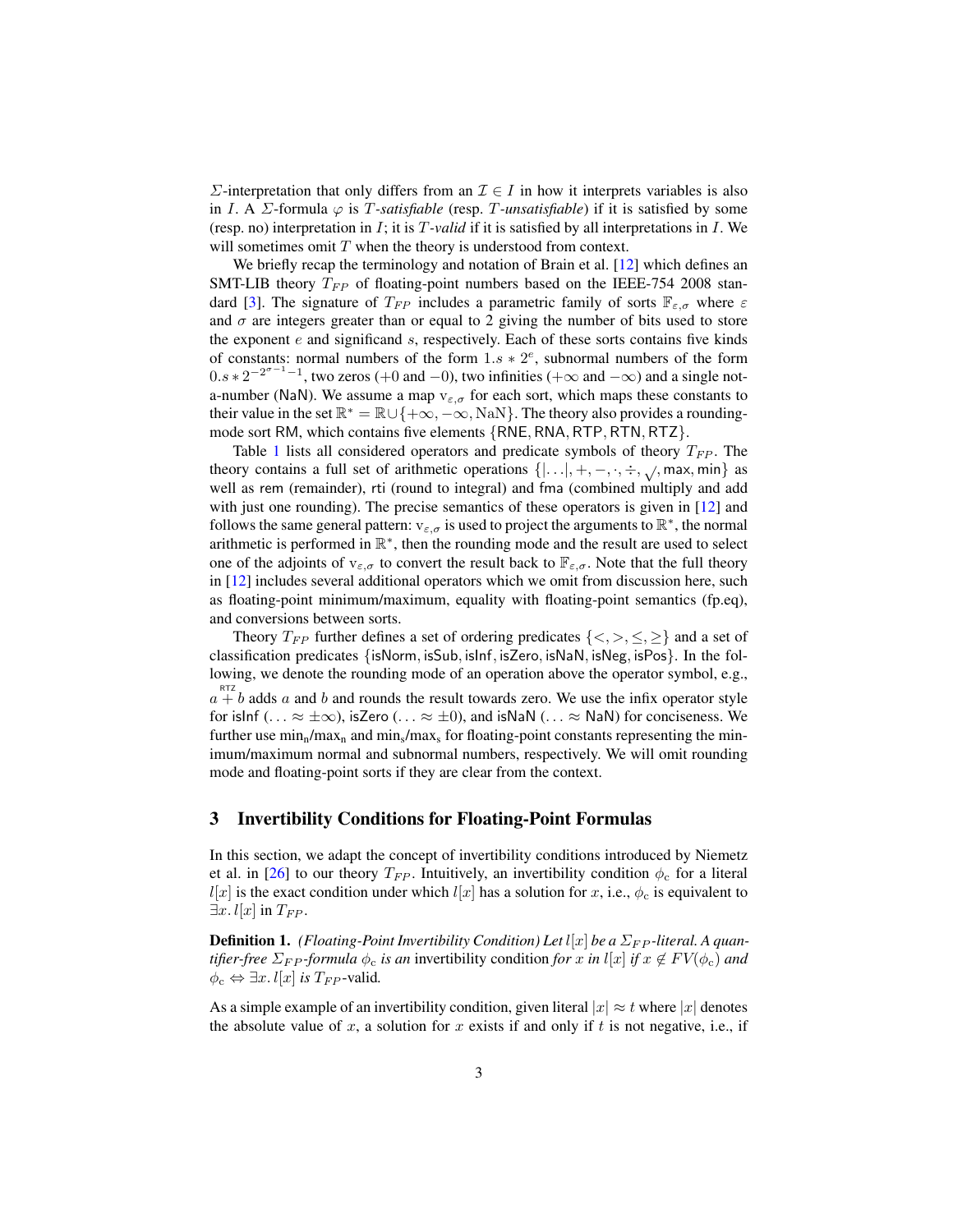<span id="page-3-0"></span>

| <b>Symbol</b>                             | <b>SMT-LIB Syntax</b>              | <b>Sort</b>                                                                                                                                                   |
|-------------------------------------------|------------------------------------|---------------------------------------------------------------------------------------------------------------------------------------------------------------|
| isNorm, isSub                             | fp.isNormal, fp.isSubnormal        | $\mathbb{F}_{\varepsilon,\sigma}\to$ Bool                                                                                                                     |
| isPos, isNeg                              | fp.isPositive, fp.isNegative       | $\mathbb{F}_{\varepsilon,\sigma}\to$ Bool                                                                                                                     |
| isInf, isNaN, isZero                      | fp.isInfinite, fp.isNaN, fp.isZero | $\mathbb{F}_{\varepsilon,\sigma}\to$ Bool                                                                                                                     |
| $\approx$ , $\lt$ , $\gt$ , $\lt$ , $\gt$ | $=$ , fp.lt, fp.gt, fp.leq, fp.geq | $\mathbb{F}_{\varepsilon,\sigma}\times\mathbb{F}_{\varepsilon,\sigma}\to\mathsf{Bool}$                                                                        |
| $ \ldots , -$                             | fp.abs, fp.neg                     | $\mathbb{F}_{\varepsilon,\sigma}\to\mathbb{F}_{\varepsilon,\sigma}$                                                                                           |
| rem                                       | fp.rem                             | $\mathbb{F}_{\varepsilon,\sigma}\times\mathbb{F}_{\varepsilon,\sigma}\to\mathbb{F}_{\varepsilon,\sigma}$                                                      |
| $\sqrt{ }$ , rti                          | fp.sqrt, fp.roundToIntegral        | $RM \times \mathbb{F}_{\varepsilon,\sigma} \to \mathbb{F}_{\varepsilon,\sigma}$                                                                               |
| $+,-, \cdot, \div$                        | fp.add, fp.sub, fp.mul, fp.div     | $RM \times \mathbb{F}_{\varepsilon,\sigma} \times \mathbb{F}_{\varepsilon,\sigma} \to \mathbb{F}_{\varepsilon,\sigma}$                                        |
| fma                                       | fp.fma                             | $RM \times \mathbb{F}_{\varepsilon,\sigma} \times \mathbb{F}_{\varepsilon,\sigma} \times \mathbb{F}_{\varepsilon,\sigma} \to \mathbb{F}_{\varepsilon,\sigma}$ |

Table 1: Considered floating-point predicates/operators, with SMT-LIB 2 syntax.

 $\neg$ isNeg(t) holds. We introduce additional terminology for the sake of the discussion. We define the *dimension* of an invertibility condition problem  $\exists x \cdot l[x]$  as the number of free variables it contains. For example, if  $s$  and  $t$  are variables, then the dimension of  $\exists x \cdot x + s \approx t$  is two, the dimension of  $\exists x \cdot s$  is zero $(x + s)$  is one, and the dimension of ∃x. isZero(|x|) is zero. A literal l[x] is *fully invertible* if its invertibility condition is  $\top$ . A term *e* is an (unconditional) *inverse* for x in  $l[x]$  if  $l[e]$  is equivalent to  $\top$ . For example, the literal  $-x \approx t$  is fully invertible and  $-t$  is an inverse for x in this literal. We say that *e* is a *conditional inverse* for  $l[x]$  if  $l[e]$  is an invertibility condition for  $l[x]$ .

Our primary goal in this work is to establish invertibility conditions for all floatingpoint constraints that contain exactly one operator and one predicate. These conditions collectively suffice to characterize when any literal  $l[x]$  containing exactly one occurrence of  $x$ , the variable to solve for, has a solution. In total, we were able to establish 167 out of 188 invertibility conditions (counting commutative cases only once) using a syntax-guided synthesis framework which we describe in more detail in Section [4.](#page-8-0) In this section, we present a subset of these invertibility conditions, highlighting the most interesting cases where we succeeded (or failed) to establish an invertibility condition. Due to space restrictions, we omit the conditions for the remaining cases.<sup>[4](#page-3-1)</sup>

Table [2](#page-4-0) lists the invertibility conditions for equality with the operators  $\{+,-,\cdot,\cdot,\cdot\}$  $\div$ , rem,  $\sqrt{$ , |...|, −, rti}, parameterized over a rounding mode R (one of RNE, RNA, RTP, RTN, or RTZ). Note that operators  $\{+, \cdot\}$  and the multiplicative step of fma are commutative, and thus the invertibility conditions for both variants are identical.

Each of the first six invertibility conditions in this table follows a pattern. The first two disjuncts are instances of the literal to solve for, where a term involving rounding modes RTP and RTN is substituted for  $x$ . These disjuncts are then followed by disjuncts for handling special cases for infinity and zero. From the structure of these conditions, e.g., for  $+$ , we can derive the insight that if there is a solution for x in the equation  $x + s \approx t$  and we are not in a corner case where  $s = t$ , then either  $t - s$  or  $t^{\text{RTN}}$  s must be a solution. Based on extensive runs of our syntax-guided synthesis procedure, we believe this condition is close to having minimal term size. From this, we

<span id="page-3-1"></span><sup>4</sup> Available at <https://cvc4.cs.stanford.edu/papers/CAV2019-FP> .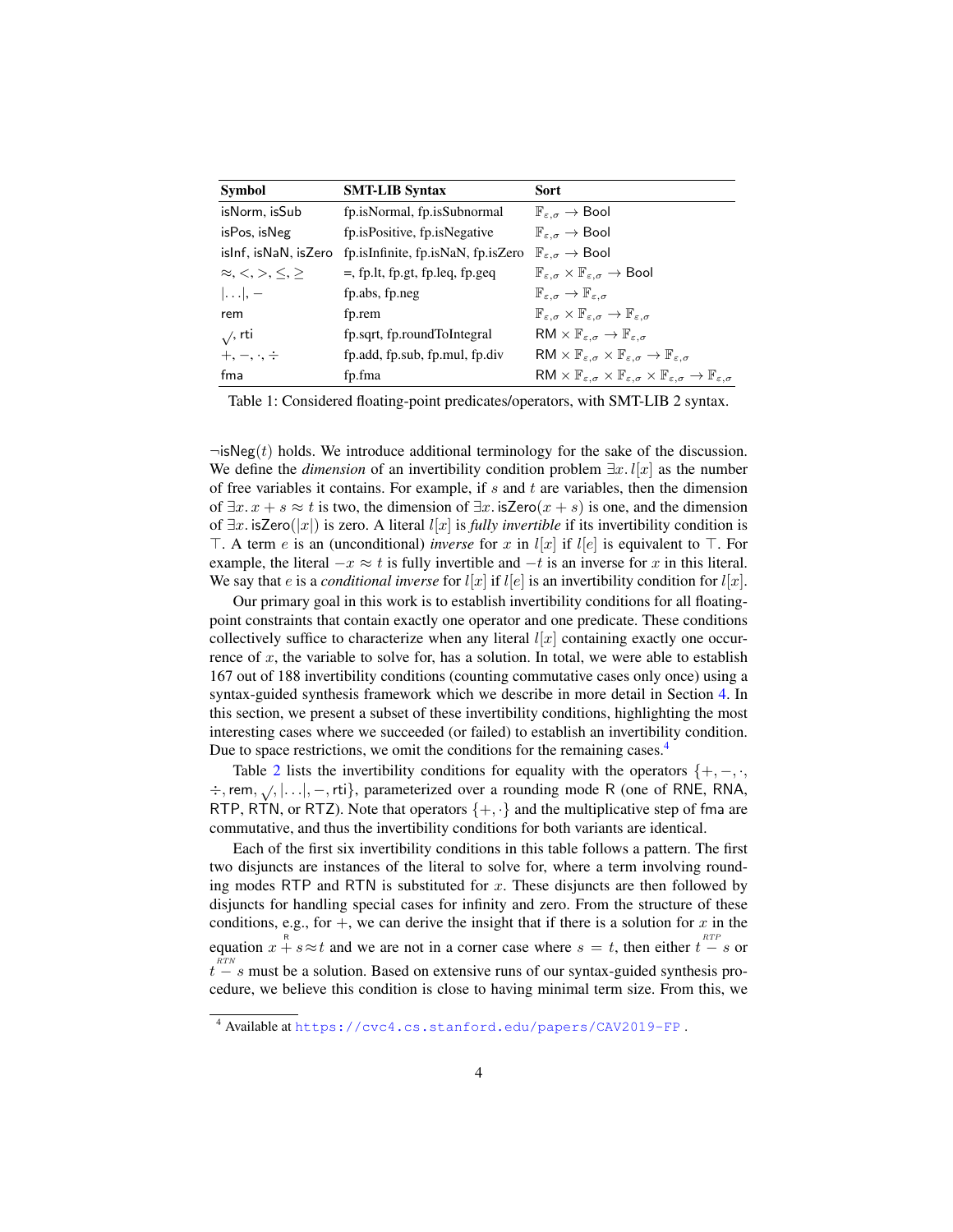### <span id="page-4-0"></span>Literal Invertibility Condition

 $x + s \approx t \quad t \approx (t-s) + s \vee t \approx (t-s) + s \vee s \approx t$  $x\overset{\mathsf{R}}{-} s\approx t \quad t\approx (s+t)\overset{\mathsf{RTP}}{-} s\lor t\approx (s+t)\overset{\mathsf{RTN}}{-} s\lor (s\!\not\approx\! t \land s\!\approx\!\pm\infty \land t\!\approx\!\pm\infty)$  $s - x \approx t \quad t \approx s + (t-s) \vee t \approx s + (t-s) \vee s \approx t$  $x \overset{\text{R}}{\sim} s \approx t \quad t \approx (t \overset{\text{RTP}}{\leftarrow} s) \overset{\text{R}}{\cdot} s \vee t \approx (t \overset{\text{RTN}}{\leftarrow} s) \overset{\text{R}}{\cdot} s \vee (s \approx \pm \infty \land t \approx \pm \infty) \vee (s \approx \pm 0 \land t \approx \pm 0)$  $x\overset{\text{\tiny{\textsf{R}}}}{\text{\tiny{\textsf{-}}}s} \approx t \quad t\approx (s^{\text{\tiny{\textsf{RTP}}}}t) \overset{\text{\tiny{\textsf{R}}}}{\text{\tiny{\textsf{-}}}}s \lor t\approx (s^{\text{\tiny{\textsf{RTR}}}}t) \overset{\text{\tiny{\textsf{R}}}}{\text{\tiny{\textsf{-}}}}s \lor (s\approx\pm\infty \land t\approx\pm0) \lor (t\approx\pm\infty \land s\approx\pm0)$  $s\stackrel{\mathsf{R}}{\div} x\approx t \;\; t\approx s\stackrel{\mathsf{R}}{\div}(s\stackrel{\mathsf{RTP}}{\div}t) \vee t\approx s\stackrel{\mathsf{R}}{\div}(s\stackrel{\mathsf{RTN}}{\div}t) \vee (s\approx\pm\infty\wedge t\approx\pm\infty) \vee (s\approx\pm 0\wedge t\approx\pm 0)$ x rem  $s \approx t \quad t \approx t$  rem s s rem  $x \approx t$  ?  $\sqrt[R]{x} \approx t \quad t \approx \sqrt[R]{\left(t^{\text{RTP}}t\right)} \vee t \approx \sqrt[R]{\left(t^{\text{RTN}}t\right)} \vee t \approx \pm 0$  $|x| \approx t$   $\neg$ isNeg(t)  $-x \approx t$  T  $r \text{tri}(x) \approx t \quad t \approx r \text{tri}(t)$ 

Table 2: Invertibility conditions for floating-point operators (excl. fma) with  $\approx$ .

conclude that an efficient yet complete method for solving  $x \overset{R}{\cdot} s \approx t$  checks whether  $t - s$  rounding towards positive or negative is a solution in the non-trivial case when s and t are disequal, and otherwise concludes that no solution exists. A similar insight can be derived for the other invertibility conditions of this form.

We found that t is a conditional inverse for the case of  $\text{rti}(x) \approx t$  and x rem  $s \approx t$ , that is, substituting  $t$  for  $x$  is an invertibility condition. For the latter, we discovered an alternative invertibility condition:

<span id="page-4-1"></span>
$$
|t + t| \le |s| \lor |t + t| \le |s| \lor \text{ite}(t \approx \pm 0, s \not\approx \pm 0, t \not\approx \pm \infty)
$$
 (1)

In contrast to the condition from Table [2,](#page-4-0) this version does not involve rem. It follows that certain applications of floating-point remainder, including those whose first argument is an unconstrained variable, can be eliminated based on this equivalence. Interestingly, for s rem  $x \approx t$ , we did not succeed in finding an invertibility condition. This case appears to not admit a concise solution; we discuss further details below.

Table [3](#page-5-0) gives the invertibility conditions for  $\geq$ . Since these constraints admit more solutions, they typically have simpler invertibility conditions. In particular, with the exception of rem, all conditions only involve floating-point classifiers.

When considering literals with predicates, the invertibility conditions for cases involving  $x + s$  and  $s - x$  are identical for every predicate and rounding mode. This is due to the fact that  $s - x$  is equivalent to  $s + (-x)$ , independent from the rounding mode. Thus, the negation of the inverse value of x for an equation involving  $x + s$  is the inverse value of x for an equation involving  $s-x$ . Similarly, the invertibility conditions for x · s and  $s \div x$  over predicates  $\{<,\leq,>,\geq\}$ , islnf, isNaN, isNeg, isZero} are identical for all rounding modes.

For all predicates except  $\{\approx, \text{isNorm}, \text{isSub}\}\$ , the invertibility conditions for operators  $\{+,-,\div,\cdot\}$  contain floating-point classifiers only. All of these conditions are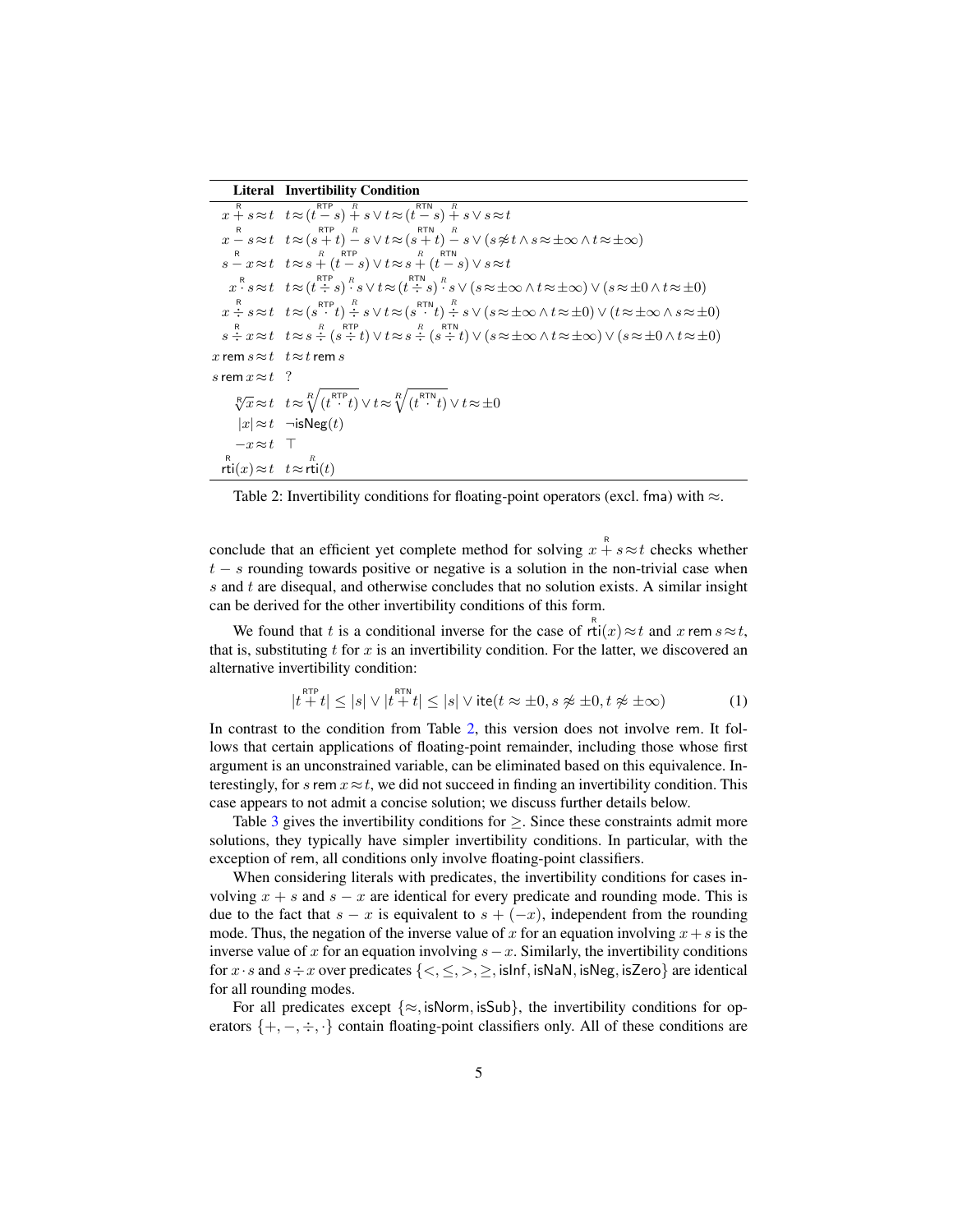<span id="page-5-0"></span>

|                                        | <b>Literal Invertibility Condition</b>                                                                                                                                                |
|----------------------------------------|---------------------------------------------------------------------------------------------------------------------------------------------------------------------------------------|
|                                        | $x + s \ge t$ (is Pos(s) $\vee$ ite( $s \approx \pm \infty$ , $(t \approx \pm \infty \wedge \text{isNeg}(t))$ , is Neg(s))) $\wedge t \not\approx$ NaN                                |
|                                        | $x\overset{R}{-} s \geq t$ ite(isNeg(s), $t \not\approx$ NaN, ite( $s \approx \pm \infty$ , $(t \approx \pm \infty \wedge \text{isNeg}(t))$ , (isPos(s) $\wedge t \not\approx$ NaN))) |
|                                        | $s - x \geq t$ (is Pos(s) $\vee$ ite( $s \approx \pm \infty$ , $(t \approx \pm \infty \wedge \text{isNeg}(t))$ , is Neg(s))) $\wedge t \not\approx$ NaN                               |
|                                        | $x^R \cdot s \geq t$ (is Neg(t) $\vee t \approx \pm 0 \vee s \not\approx \pm 0$ ) $\wedge s \not\approx$ NaN $\wedge t \not\approx$ NaN                                               |
|                                        | $x \stackrel{R}{\div} s > t$ (is Neg(t) $\vee t \approx \pm 0 \vee s \not\approx \pm \infty$ ) $\wedge s \not\approx$ NaN $\wedge t \not\approx$ NaN                                  |
|                                        | $s \stackrel{R}{\div} x \ge t$ (is Neg(t) $\vee t \approx \pm 0 \vee s \not\approx \pm 0$ ) $\wedge s \not\approx$ NaN $\wedge t \not\approx$ NaN                                     |
|                                        | x rem $s \ge t$ ite(isNeg(t), $s \not\approx$ NaN, $( t + t  \le  s  \wedge t \not\approx \pm \infty)$ ) $\wedge s \not\approx \pm 0$                                                 |
| s rem $x \geq t$ ?                     |                                                                                                                                                                                       |
|                                        | $\sqrt[R]{x} \geq t$ $t \not\approx$ NaN                                                                                                                                              |
|                                        | $ x  > t$ $t \approx$ NaN                                                                                                                                                             |
|                                        | $-x \geq t$ $t \not\approx$ NaN                                                                                                                                                       |
| R<br>rti $(x) > t$ $t \not\approx$ NaN |                                                                                                                                                                                       |

Table 3: Invertibility conditions for floating-point operators (excl. fma) with  $\geq$ .

also independent from the rounding mode. Similarly, for operator fma over predicates {isInf, isNaN, isNeg, isPos}, the invertibility conditions contain only floating-point classifiers. All of these conditions except for  $isNeg(fma(x, s, t))$  and  $isPos(fma(x, s, t))$  are also independent from the rounding mode.

For all floating-point operators with predicate isNaN, the invertibility condition is  $\top$ , i.e., an inverse value for x always exists. This is due to the fact that every floating-point operator returns NaN if one of its operands is NaN, hence NaN can be picked as an inverse value of x. Conversely, we identified four cases for which the invertibility condition is  $\bot$ , i.e., an inverse value for x never exists. These four cases are isNeg(|x|), isInf(x rem s), isInf(s rem x), and isSub(rti(x)). For the first three cases, it is obvious why no inverse value exists. The intuition for  $isSub(rti(x))$  is that integers are not subnormal, and as a result if  $x$  is rounded to an integer it can never be a subnormal number. All of these cases can be easily implemented as rewrite rules in an SMT solver.

For operator fma, the invertibility conditions over predicates  $\{\text{ishn}, \text{isNap}, \text{isNeg}\}$ isPos} contain floating-point classifiers only. For predicate isZero, the invertibility conditions are more involved. Equations [\(2\)](#page-5-1) and [\(3\)](#page-5-2) show the invertibility conditions for isZero(fma $(x, s, t)$ ) and isZero(fma $(s, t, x)$ ) for all rounding modes R.

<span id="page-5-1"></span>
$$
\mathsf{fma}^{\mathsf{R}}(-(t \div s), s, t) \approx \pm 0 \lor \mathsf{fma}^{\mathsf{R}}(-(t \div s), s, t) \approx \pm 0 \lor (s \approx \pm 0 \land t \approx \pm 0) \tag{2}
$$

<span id="page-5-2"></span>
$$
\operatorname{fma}(s, t, -(s^{\operatorname{RTP}}t)) \approx \pm 0 \vee \operatorname{fma}(s, t, -(s^{\operatorname{RTN}}t)) \approx \pm 0 \tag{3}
$$

These two invertibility conditions contain case splits similar to those in Table [2](#page-4-0) and indicate that, e.g.,  $-t \div s$  is an inverse value for x when  $\lim_{n}^{\mathbb{R}}(-(t \div s), s, t) \approx \pm 0$  holds.

As we will describe in Section [4,](#page-8-0) an important aspect of synthesizing these invertibility conditions was considering their visualizations. This helped us determine which invertibility conditions were relatively simple and which exhibited complex behavior.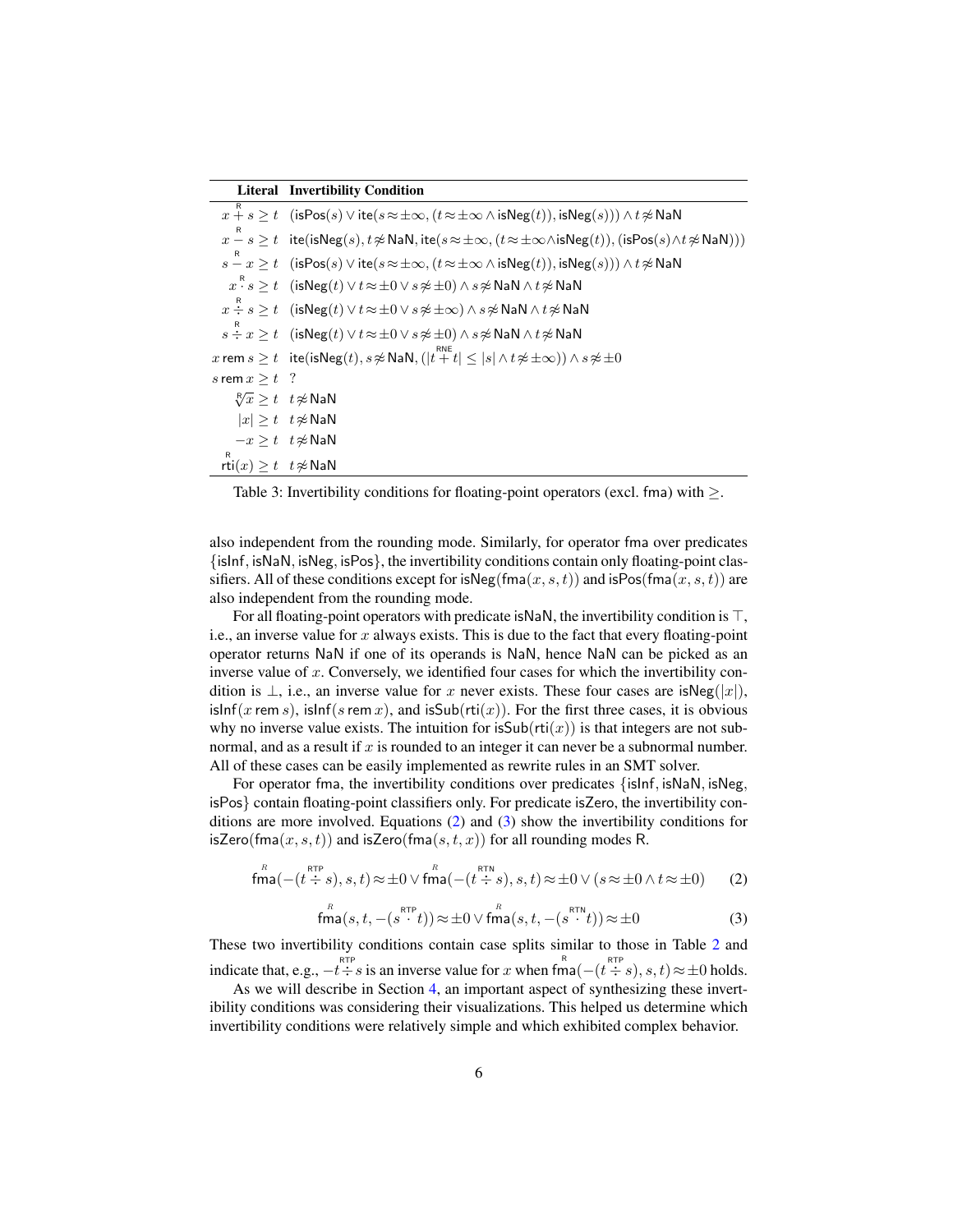<span id="page-6-0"></span>

<span id="page-6-2"></span>Fig. 1: Invertibility conditions for  $\{+, \cdot, \div\}$  over  $\approx$  for  $\mathbb{F}_{3,5}$  and rounding mode RNE.



Fig. 2: Invertibility conditions for rem over  $\approx$  for  $\mathbb{F}_{3,5}$ .

Figure [1](#page-6-0) shows the visualizations of the invertibility conditions for operators  $\{+, \cdot, \cdot, \cdot\}$  $\div$ } over  $\approx$  from Table [2](#page-4-0) for sort  $\mathbb{F}_{3,5}$  with rounding mode RNE (each of the literals is two-dimensional). We use  $227 \times 227$  pixel maps over all possible values of s and t, where the pixel at point  $(s, t)$  is white if the invertibility condition is true, and black if it is false.<sup>[5](#page-6-1)</sup> The values of s are plotted on the horizontal axis and the values of t are plotted on the vertical axis. The leftmost two columns (resp. topmost two rows) give the value of the invertibility condition for  $s = \pm 0$  (resp.  $t = \pm 0$ ); the rightmost column (resp. bottom row) gives its value for NaN; the next two columns left of (resp. next two rows on top of) NaN give its value for  $\pm \infty$ ; the remainder plots the values of the subnormal and normal values of  $s$  and  $t$ , left-to-right (resp. top-to-bottom) in increasing order of their absolute value, alternating between positive and negative values. These visualizations give an intuition of the complexity of the behavior of invertibility conditions, which is a consequence of the complex semantics of floating-point operations.

Figure [2](#page-6-2) gives the invertibility condition visualizations for remainder over  $\approx$  with sort  $\mathbb{F}_{3,5}$  and rounding mode RNE. The visualization on the left hand shows that solving for  $x$  as the first argument is relatively easy. It suggests that an invertibility condition for this case involves a linear inequality relating the absolute values of s and  $t$ , which we were able to derive in Equation  $(1)$ . Solving for x as the second argument, on the other hand, is much more difficult, as indicated by the right picture, which has a significantly more complex structure. We conjecture that no simple solution exists for the latter prob-

<span id="page-6-1"></span><sup>&</sup>lt;sup>5</sup> Notice that we consider all possible  $(2^{\sigma-1} - 1) \times 2$  NaN values of  $T_{FP}$  as one single NaN value. Thus, for sort  $\mathbb{F}_{3,5}$  we have 227 floating-point values (instead of  $2^8 = 256$ ).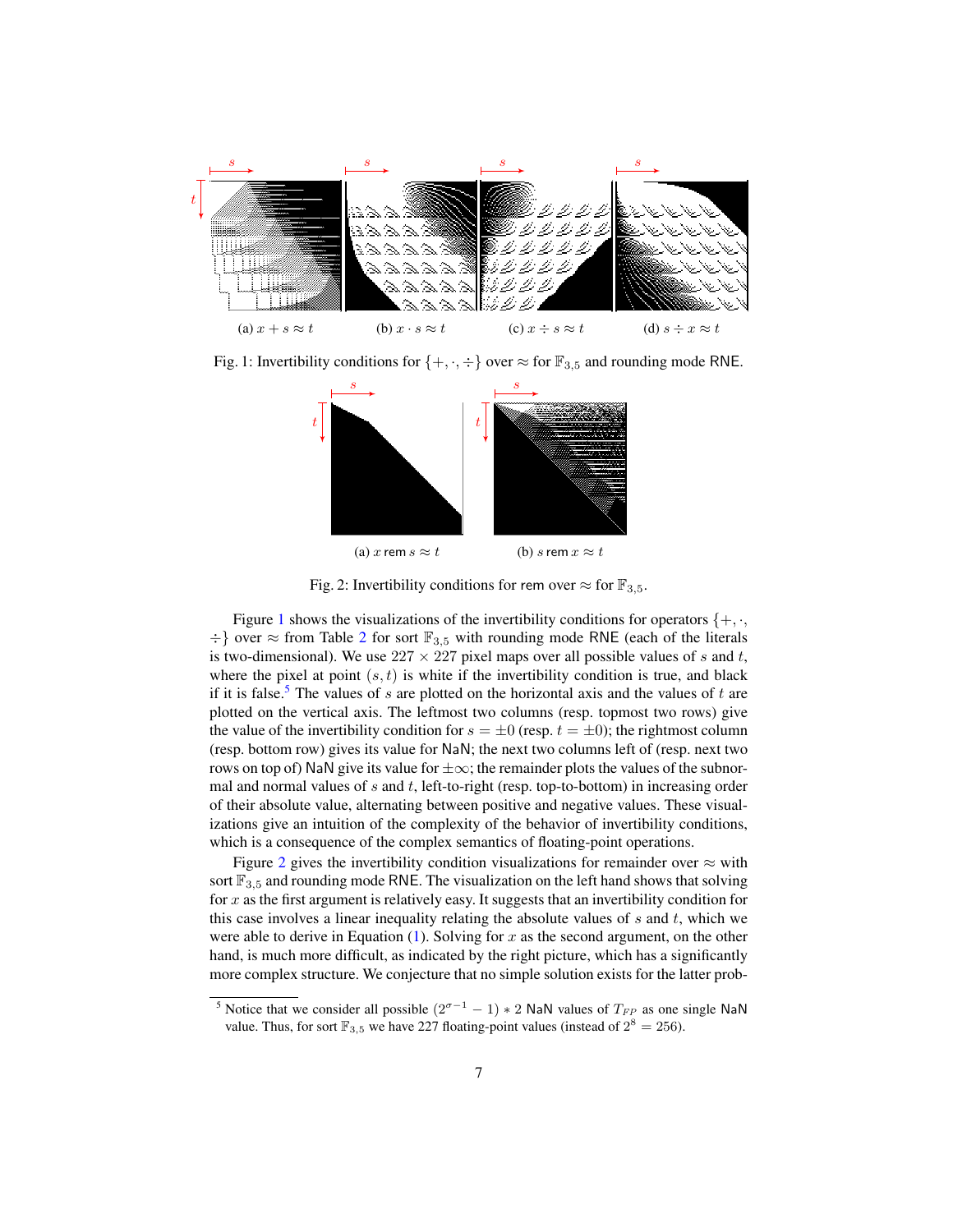<span id="page-7-0"></span>

<span id="page-7-1"></span>(a) fma $(x, s, t) \approx \pm 0$ (b) fma $(s,t,x)$   $\approx$   $\pm$ 0 (c) isSub(fma $(x,s,t)$ ) (d) isSub(fma $(s,t,x)$ )

Fig. 4: Invertibility conditions for fma over {isZero, isSub} for  $\mathbb{F}_{3,5}$  and rnd. mode RNE.

lem. The visualization of the invertibility condition gives some of the intuition for this: the diagonal divide is caused by the fact that output  $t$  will always have a smaller absolute value than the input s. The top-left corner represents subnormal/subnormal computation, this acts as fixed-point and behaves differently from the rest of the function. The stepped blocks along the diagonal occur when  $s$  and  $t$  have the same exponent and thus the pattern is similar to the invertibility condition for  $+$  shown in Figure [1.](#page-6-0) Portions right of the main diagonal appear to exhibit random behavior. We believe this is the result of repeated cancellations in the computation of the remainder for those values, which suggests a behavior that we believe is similar to the Blum-Blum-Shub random number generator [\[9\]](#page-16-12).

For remainder with inequalities, we succeeded in determining invertibility conditions for  $\leq$  and  $\geq$  if x is the first argument. However, for x rem s over  $\{<,>\},$ and s rem x over  $\{\geq, \leq, \lt, \geq\}$  we did not. This is particularly surprising considering that the invertibility conditions for non-strict and strict inequalities are nearly identical (varying only by a handful of pixels), as shown in Figure [3.](#page-7-0) Note that for  $x$  as the first argument, all variations of the concise invertibility conditions for non-strict inequality we considered failed as solutions for the strict inequality. This behavior is representative of the many subtle corner cases we encountered while synthesizing these conditions.

Figure [4](#page-7-1) shows visualizations for invertibility conditions involving fma. The left two images are visualizations for the invertibility conditions for isZero. The corresponding invertibility conditions are given in Equations [\(2\)](#page-5-1) and [\(3\)](#page-5-2) above. We were not able to determine invertibility conditions for operator fma over predicate isSub, which are visualized in the rightmost two pictures in Figure [4.](#page-7-1) Finally, we did not succeed in finding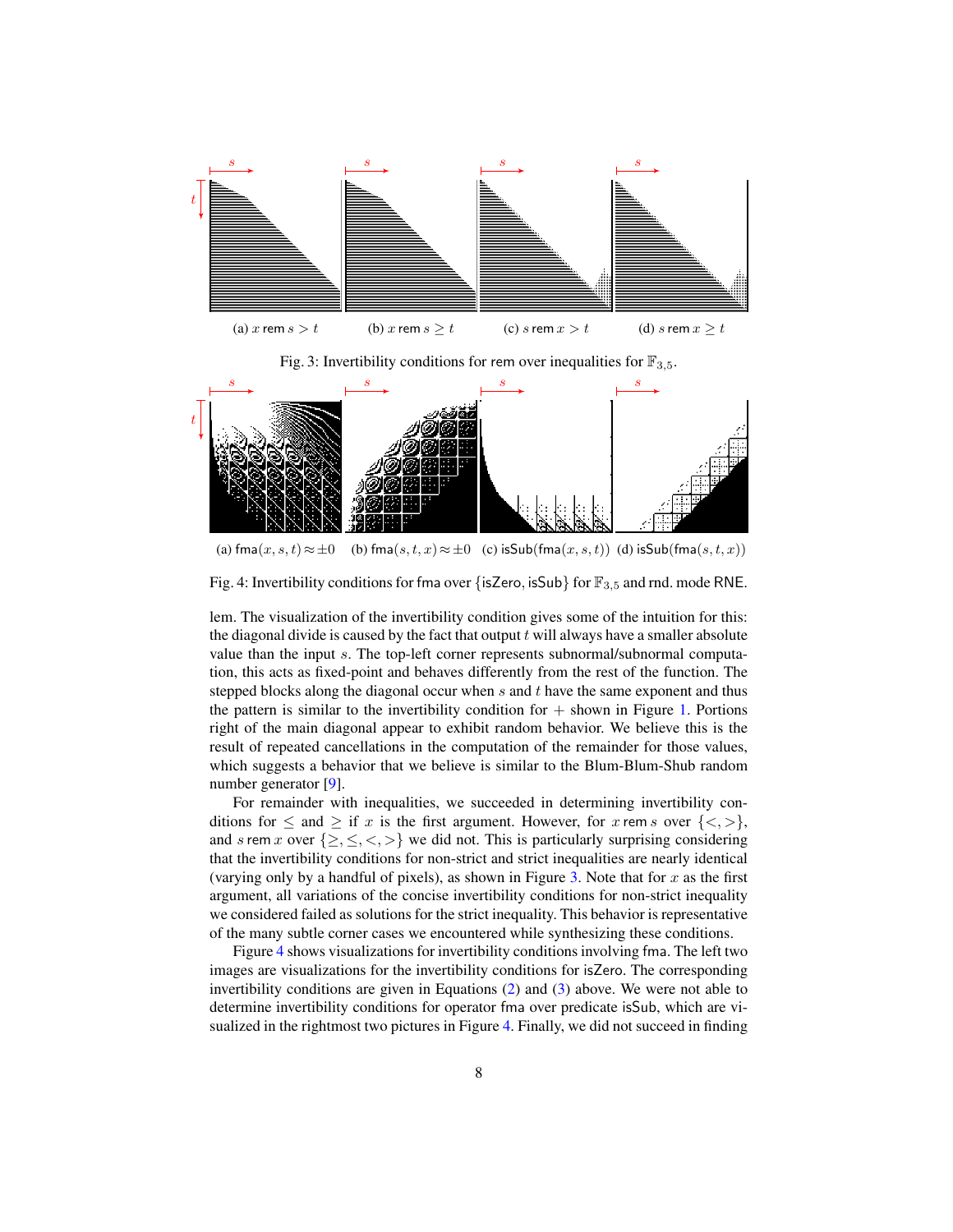invertibility conditions for fma with binary predicates, which are particularly challenging since they are three-dimensional. Finding solutions for these cases is ongoing work (see Section [4](#page-8-0) for a more in-depth discussion).

# <span id="page-8-0"></span>4 Synthesis of Floating-Point Invertibility Conditions

Deriving invertibility conditions in  $T_{FP}$  is a highly challenging task. We were unable to derive these conditions manually despite our substantial background knowledge of floating-point numbers. As a consequence, we developed a custom extension of the syntax-guided synthesis (SyGuS) paradigm [\[1\]](#page-16-13) with the goal of finding invertibility conditions automatically, which resulted in the conditions from Section [3.](#page-2-0) While the extension was optimized for this task, we stress that our techniques are theory-agnostic and can be used for synthesis problems over any finite domain. Our approach builds upon the SyGuS capabilities of the SMT solver CVC4 [\[29,](#page-17-2)[5\]](#page-16-14), which has recently been extended to support reasoning about the theory of floating-points [\[11\]](#page-16-1). We use the invertibility condition for floating-point addition with equality here as a running example.

Establishing an invertibility condition requires solving a synthesis problem with *three* levels of quantifier alternation. In particular, for floating-point addition with equality, we are interested in finding a solution for predicate IC that satisfies the conjecture:

<span id="page-8-1"></span>
$$
\exists \text{IC. } \forall s, t. \left( \text{IC}(s, t) \Leftrightarrow (\exists x. \ x \stackrel{\text{R}}{+} s \approx t) \right) \tag{4}
$$

for some rounding mode R. In other words, this conjecture states that  $IC(s, t)$  holds exactly when there exists an  $x$  that, when rounding the result of adding  $x$  to  $s$  according to mode R, yields  $t$ . Furthermore, we are interested in finding a solution for IC that holds *independently of the format* of x, s, t. Note that SMT solvers are not capable of reasoning about constraints that are parametric in the floating-point format. To address this challenge, following the methodology from previous work [\[26\]](#page-17-4), our strategy for establishing (general) invertibility conditions first solves the synthesis conjecture for a fixed format  $\mathbb{F}_{\epsilon,\sigma}$ , and subsequently checks whether that solution also holds for other formats. The choice of the number of exponent bits  $\varepsilon$  and significand bits  $\sigma$  in  $\mathbb{F}_{\varepsilon,\sigma}$ balances two criteria:

- 1.  $\varepsilon$ ,  $\sigma$  should be large enough to exercise many (or all) of the behaviors of the operators and relations in our synthesis conjecture,
- 2.  $\varepsilon$ ,  $\sigma$  should be small enough for the synthesis problem to be tractable.

In our experience, the best choices for  $(\varepsilon, \sigma)$  depended on the particular invertibility condition we were solving. The most common choices for  $(\varepsilon, \sigma)$  were  $(3, 5)$ ,  $(4, 5)$ and  $(4, 6)$ . For most two-dimensional invertibility conditions (those that involve two variables s and t), we used  $(3, 5)$ , since the required synthesis procedures mentioned below were roughly eight times faster than for  $(4, 5)$ . For one-dimensional invertibility conditions, we often used higher precision formats. Since floating-point operators like addition take as additional argument a rounding mode R, we assumed a fixed rounding mode when solving, and then cross-checked our solution for multiple rounding modes.

Assume we have chosen to synthesize the invertibility condition for conjecture [\(4\)](#page-8-1) for format  $\mathbb{F}_{3,5}$  and rounding mode RNE. Notice that current SyGuS solvers [\[29](#page-17-2)[,2\]](#page-16-15)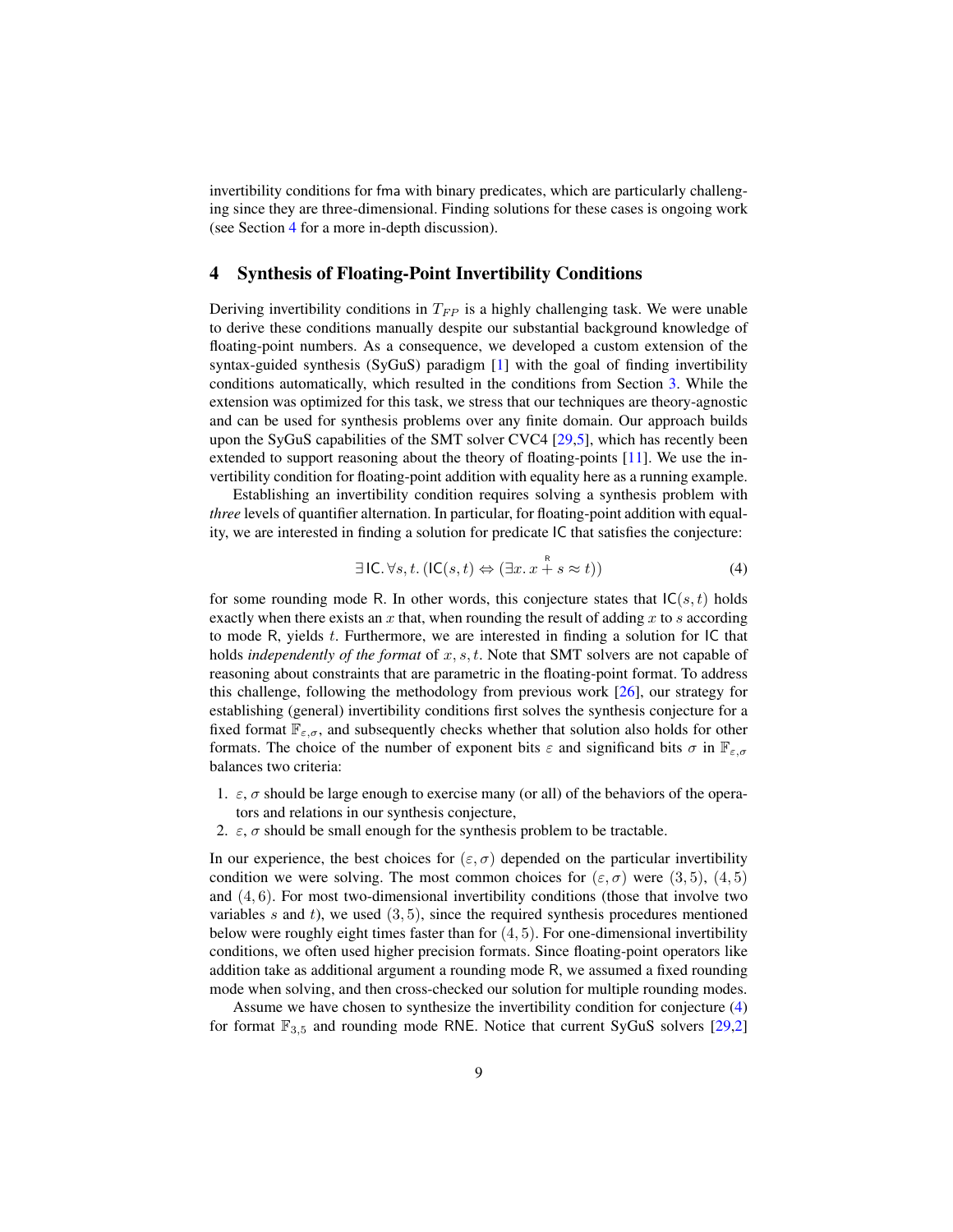support only two levels of quantifier alternation. However, we can expand the innermost quantifier in this conjecture to obtain the conjecture:

<span id="page-9-0"></span>
$$
\exists \text{IC.} \,\forall st. \, (\text{IC}(s, t) \Leftrightarrow (\bigvee_{i=0}^{226} i + s \approx t))
$$
 (5)

where for simplicity of notation we use  $i = 0, \ldots, 226$  to denote the values of  $\mathbb{F}_{3,5}$ . This methodology was also used in Niemetz et al. [\[26\]](#page-17-4), where invertibility conditions for bit-vector operators were synthesized for bit-width 4 by giving the conjecture of the above form to an off-the-shelf SyGuS solver. In contrast to that work, we found that the synthesis conjecture above is too challenging to be solved efficiently by current state-of-the-art enumerative SyGuS solvers. The reason for this is twofold. First, the smallest viable floating-point format is  $3 + 5 = 8$  bits, which requires the body of [\(5\)](#page-9-0) to have a significantly large number of disjuncts (227), which is more than ten times larger than the 16 disjuncts required when synthesizing 4-bit invertibility conditions for bit-vectors. Second, floating-point formulas are much harder to solve than bit-vector formulas, due to the complexity of their bit-blasted encodings. Thus, a significantly challenging satisfiability query must be solved *for each* candidate considered within the SyGuS solver.

To address the above challenges, we perform a more extreme preprocessing step on our synthesis conjecture, which computes the input/output behavior of the invertibility condition on all points in the domain of  $s$  and  $t$ . In other words, we rephrase our synthesis conjecture as:

<span id="page-9-1"></span>
$$
\exists \text{IC.} \bigwedge_{i=0}^{226} \bigwedge_{j=0}^{226} (\text{IC}(i,j) \Leftrightarrow c_{i,j})
$$
 (6)

where each  $c_{i,j}$  is a Boolean constant (either  $\top$  or  $\bot$ ) determined by a quantifier-free satisfiability query. In particular, for each pair of floating-point values  $(i, j)$ , constant  $c_{i,j}$  is  $\top$  if  $x+i \approx j$  is satisfiable, and  $\bot$  if it is unsatisfiable. In practice, we represent the above conjecture as a 227×227 table, which we call the *full I/O specification* of invertibility condition IC. In our experiments, computing this table for most two-dimensional invertibility conditions of sort  $\mathbb{F}_{3,5}$  required 15 minutes (for 227  $*$  227 = 51,529 quantifier-free queries), and 2 hours for sort  $\mathbb{F}_{4,5}$  (requiring  $483 \times 483 = 233,289$ queries). This process was accelerated by first applying random sampling over possible values of x to quickly test if a query was satisfiable. For some operators, notably remainder, this required significantly more time than for others (up to a factor of 2). Due to the high cost of this preprocessing step, we generated a database with the full I/O specifications for *all* invertibility conditions from Section [3](#page-2-0) using a cluster of 50 nodes with Intel Xeon E5-2637 with 3.5GHz and 32GB memory, and then shared this database among multiple developers. Computing the full I/O specifications for  $\mathbb{F}_{3.5}$ ,  $\mathbb{F}_{4,5}$ , and  $\mathbb{F}_{4,6}$  required a total of 459 days of CPU time (6.1 for  $\mathbb{F}_{3,5}$ , 54.7 for  $\mathbb{F}_{4,5}$ , and 398.5 for  $\mathbb{F}_{4,6}$ ). Despite the heavy cost of this step, it was crucial for accelerating our framework for synthesizing invertibility conditions, described next.

Figure [5](#page-10-0) summarizes our architecture for solving synthesis conjectures of the above form. The user first selects an invertibility condition problem to solve, where we assume the full I/O specification has been computed using the aforementioned techniques. At a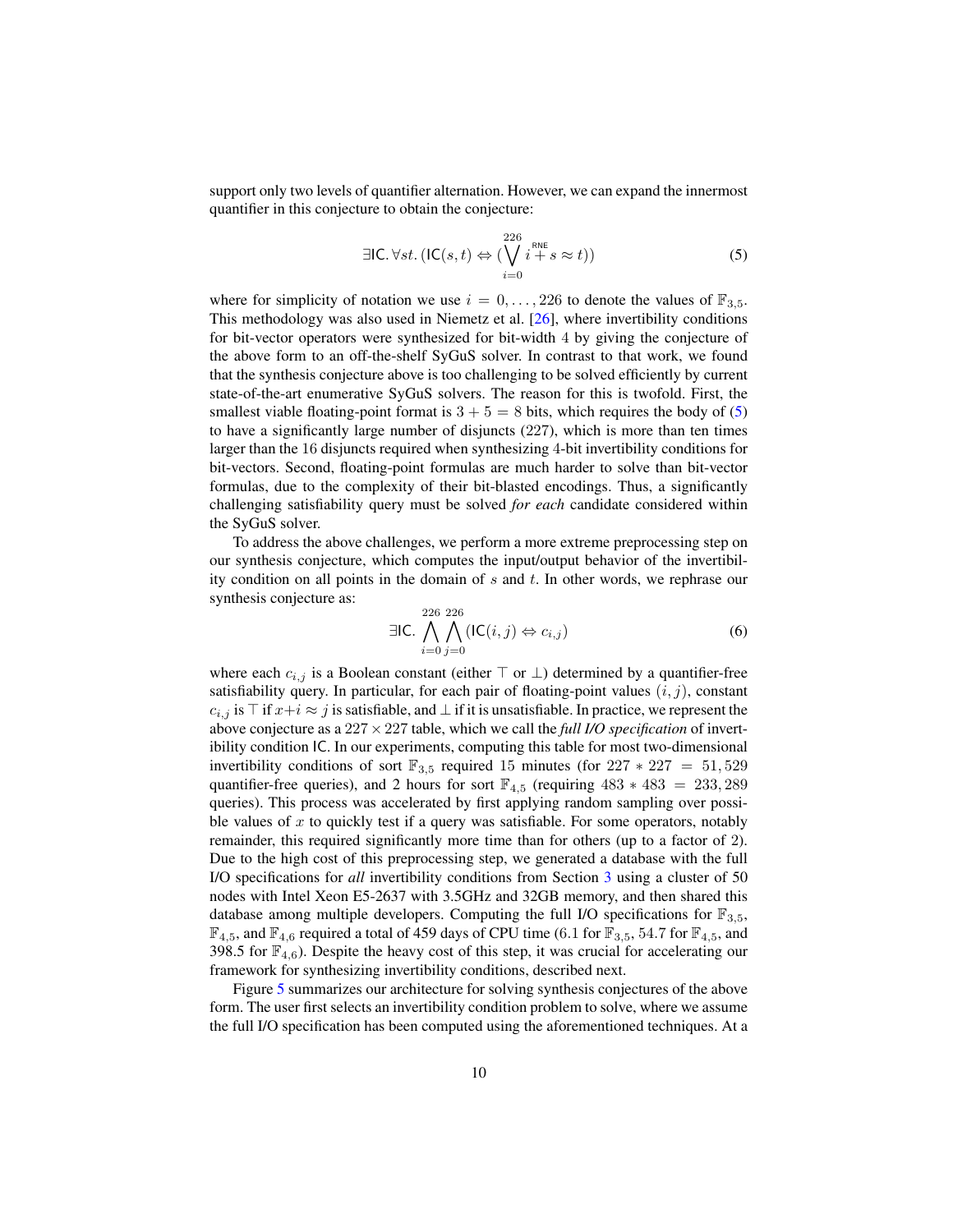<span id="page-10-0"></span>

Fig. 5: Architecture for synthesizing invertibility conditions for floating point formulas.

high level, our architecture can be seen as an *interactive synthesis environment*, where the user manages the interaction between two subprocedures:

- 1. a SyGuS solver with support for decision tree learning, and
- 2. a solution verifier storing the full I/O specification of the invertibility condition.

We use a counterexample-guided loop, where the SyGuS solver provides the solution verifier with candidate solutions, and the solution verifier provides the SyGuS solver with an evolving subset of sample points taken from the full I/O specification. These points correspond to counterexamples to failed candidate solutions, and are sampled in a uniformly random manner over the domain of our specification. To accelerate the speed at which our framework converges on a solution, we configure the solution verifier to generate multiple counterexample points (typically 10) for each iteration of the loop. The process terminates when the SyGuS solver generates a candidate solution that is correct for all points according to its full I/O specification.

We give the user control over both the solutions and counterexample points generated in this loop. First, as is commonly done in syntax-guided synthesis applications, the user in our workflow provides an input grammar to the SyGuS solver. This is a context-free grammar in a standard format [\[28\]](#page-17-13), which contains a guess of the operators and patterns that may be involved in the invertibility condition we are synthesizing. Second, note that the domain of floating-point numbers can be subdivided into a number of subdomains and special cases (e.g. normal, subnormal, not-a-number, infinity), as well as split into different classifications (e.g. positive and negative). Our workflow allows the user to provide a *side condition*, whose purpose is to focus on finding an invertibility condition that is correct for one of these subdomains. The side condition acts as a filtering mechanism on the counterexample points generated by the solution verifier. For example, given the side condition isNorm(s)  $\land$  isNorm(t), the solution verifier checks candidate solutions generated by the SyGuS solver only against points  $(s, t)$  where both arguments are normal, and consequently only communicates counterexamples of this form to the SyGuS solver. The solution verifier may also be configured to establish that the current candidate solution generated by the SyGuS solver is *conditionally* correct, that is, it is true on all points in the domain that satisfy the side condition.

There are several advantages to the form of the synthesis conjecture in [\(6\)](#page-9-1) that we exploit in our workflow. First, its structure makes it easy to divide the problem into sub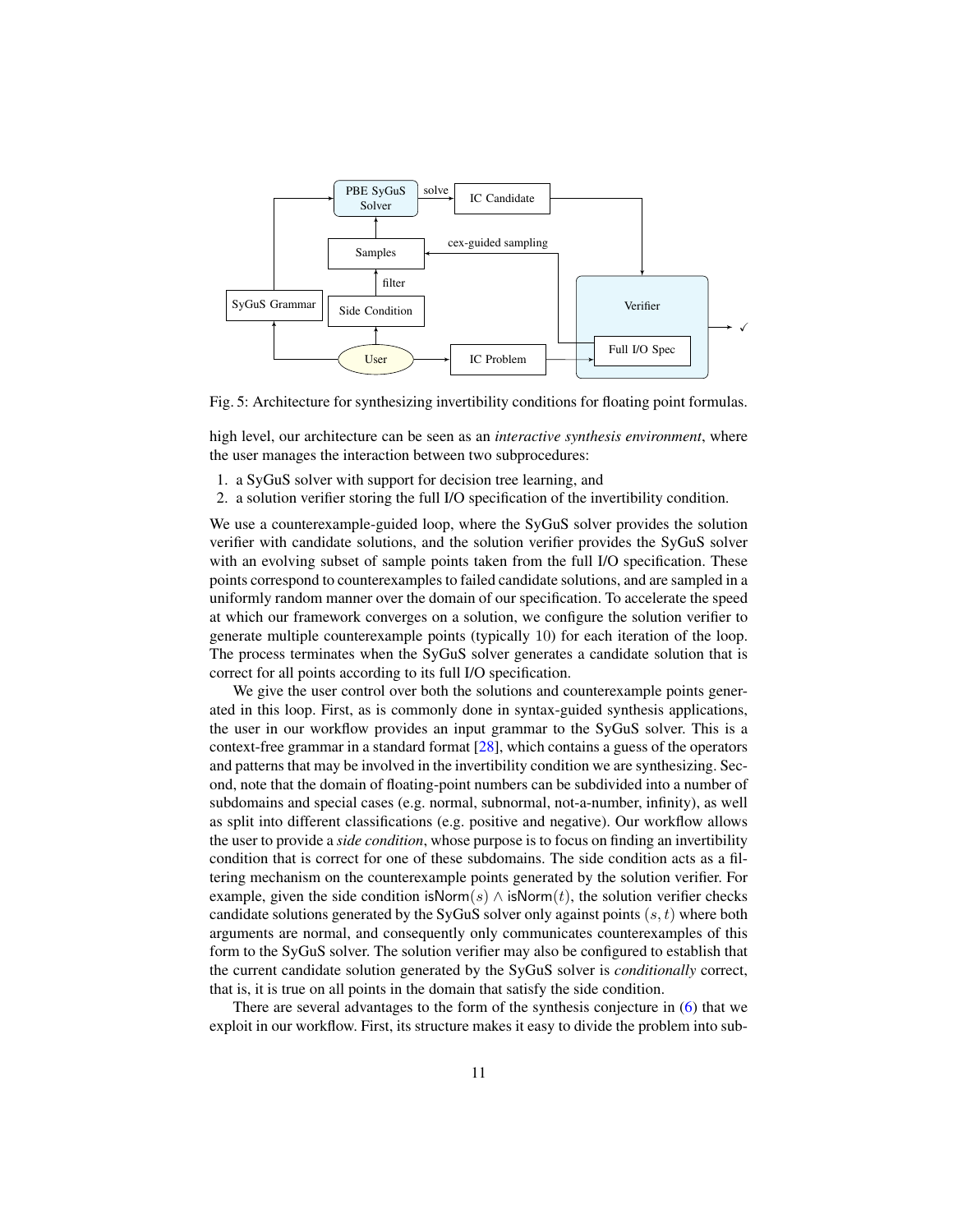cases: our synthesis workflow at all times sends only a subset of the conjuncts of [\(6\)](#page-9-1) for some  $(i, j)$  pairs. As a result, we do not burden the underlying SyGuS solver with the entire conjecture at once, which would not scale in practice. A second advantage is that it is in *programming-by-examples* (PBE) form, since it consists of a conjunction of concrete input-output pairs. As a consequence, specialized algorithms can be used by the SyGuS solver to generate solutions for (approximations of) our conjecture in a way that is highly scalable in practice. These techniques are broadly referred to as decision tree learning or unification algorithms. As a brief review (see Alur et al. [\[2\]](#page-16-15) for a recent SyGuS-based approach), a decision tree learning algorithm is given as input a set of good examples  $c_1 \mapsto \top, \ldots, c_n \mapsto \top$  and a set of bad examples  $d_1 \mapsto \bot, \ldots, d_m \mapsto \bot$ . The goal of a decision tree algorithm is to find a predicate, or *classifier*, that evaluates to true on all the good examples, and false on all the bad examples. In our context, a classifier is expressed as an if-then-else tree of Boolean sort. Sampling the space of conjecture [\(6\)](#page-9-1) provides the decision tree algorithm with good and bad examples and the returned classifier is a candidate solution that we give to the solution verifier. The SyGuS solver of CVC4 uses a decision-tree learning algorithm, which we rely on in our workflow. Due to the scalability of this algorithm and the fact that only a small subset of our conjecture is considered at any given time, candidate solutions are typically generated by the SyGuS solver in our framework in a matter of seconds.

Another important aspect of the SyGuS solver in Figure [5](#page-10-0) is that it is configured to generate *multiple* solutions for the current set of sample points. Due to the way the SyGuS-based decision-tree learning algorithm works, these solutions tend to become *more general* over the runtime of the solver. As a simple example (assuming exact integer arithmetic), say the solver is given input points  $(1, 1) \mapsto \top$ ,  $(2, 0) \mapsto \top$ ,  $(1, 0) \mapsto \bot$ and  $(0, 1) \mapsto \perp$  for  $(s, t)$ . It enumerates predicates over s and t, starting with simplest predicates first, say  $s \approx 0$ ,  $t \approx 0$ ,  $s \approx 1$ ,  $y \approx 1$ ,  $s + t > 1$ , and so on. After generating the first four predicates, it constructs the solution ite( $s \approx 1, t \approx 1, t \approx 0$ ), which is a correct classifier for the given set of points. However, after generating the fifth predicate in this list, it returns  $s + t > 1$  itself as a solution; this can be seen as a generalization of the previous solution since it requires no case splitting.

Since more general candidate solutions have a higher likelihood of being actual solutions in our experience, our workflow critically relies on the ability of users to manually terminate the synthesis procedure when they are satisfied with the last generated candidate. Our synthesis procedure logs a list of candidate solutions that satisfy the conjecture on the current set of sample points. When the user terminates the synthesis process, the solution verifier will check the last solution generated in this list. Users have the option to rearrange the elements of this list by hand, if they have an intuition that a specific candidate is more likely to be correct — and so should be tested first.

*Experience* The first challenging invertibility condition we solved with our framework was addition with equality for rounding mode RNE. Initially, we used a generic grammar that contained the entire floating-point signature. As a first key step towards solving this problem, the synthesis procedure suggested the single literal  $t \approx s + (t - s)$  as candidate solution. Although counterexamples were found for this candidate, we noticed that it satisfied over 98% of the specification, and a visualization of its I/O behavior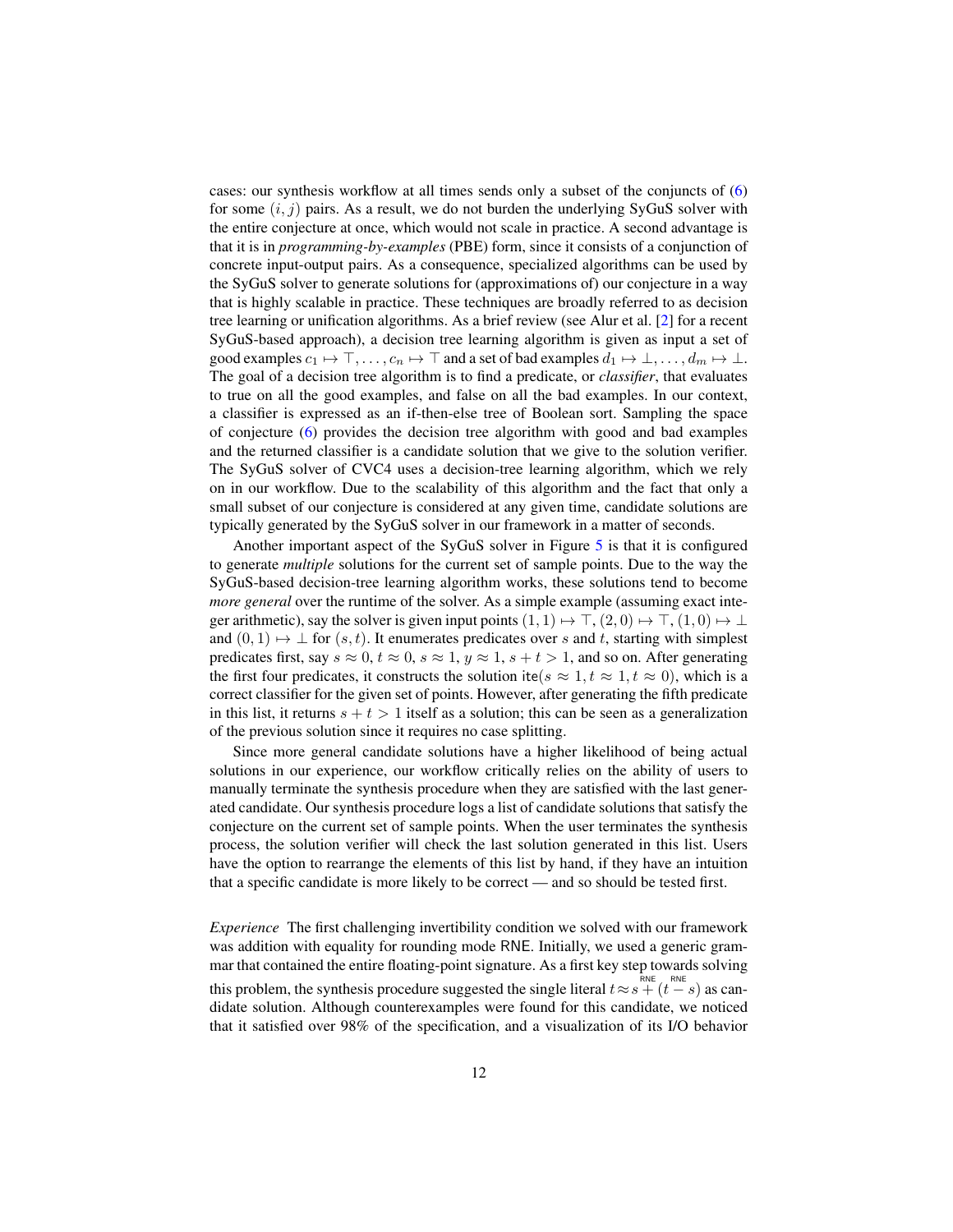showed similar patterns to the invertibility condition we were solving for. Based on these observations, we focused our grammar towards literals of this form. In particular, we used a function that takes two floating-points  $x, y$  and two rounding modes  $R_1, R_2$ as arguments and returns  $x + (y - x)$  as a builtin symbol of our grammar. We refer to such a function as a *residual* computation of y, noting that its value is often approximately y. By including various functions for residual computations, we focused the effort of the synthesizer on more interesting predicates. The end solution involved multiple residual computations, as shown in Table [2.](#page-4-0) Our initial solution was specific to the rounding mode RNE. After solving for several other rounding modes, we were able to construct a parametric solution that was correct for all rounding modes. In total, it took roughly three days of developer time to discover the generalized invertibility condition for addition with equality. Many of the subsequent invertibility conditions took a matter of hours, since by then we had a good intuition for the residual computations that were relevant for each case.

Invertibility conditions involving rem, fma, isNorm, and isSub were challenging and required further customizations to the grammar, for instance to include constants that corresponded to the minimum and maximum normal and subnormal values. Threedimensional invertibility conditions (which in this work is limited to cases of fma with binary predicates) were especially challenging since the domain of their conjecture is a factor of 227 larger for  $\mathbb{F}_{3,5}$  than the others. Following our strategy for solving the invertibility conditions for specific formats and rounding modes, in ongoing work we are investigating solving these cases by first solving the invertibility condition for a fixed value  $c$  for one of its free variables  $u$ . Solving a two-dimensional problem of this form with a solution  $\varphi$  may suggest a generalization that works for all values of u where all occurrences of c in  $\varphi$  are replaced by u.

We found the side condition feature of our workflow important for narrowing down which subdomain was the most challenging for the conjecture in question. For instance, for some cases it was very easy to find invertibility conditions that held when both s and  $t$  were normal (resp., subnormal), but very difficult when  $s$  was normal and  $t$  was subnormal or vice versa.

We also implemented a fully automated mode for the synthesis loop in Figure [5.](#page-10-0) However, in practice, it was more effective to tweak the generated solutions manually. The amount of user interaction was not prohibitively high in our experience.

Finally, we found that it was often helpful to visualize the input/output behavior of candidate solutions. In many cases, the difference between a candidate solution and the desired behavior of the invertibility condition would reveal a required modification to the grammar or would suggest which parts of the domain of the conjecture to focus on.

#### 4.1 Verifying Conditions for Multiple Formats and Rounding Modes

We verified the correctness of all 167 invertibility conditions by checking them against their corresponding full I/O specification for floating-point formats  $\mathbb{F}_{3,5}$ ,  $\mathbb{F}_{4,5}$ , and  $\mathbb{F}_{4,6}$ and all rounding modes, which required 1.6 days of CPU time. This is relatively cheap compared to computing the specifications, since checking is essentially constant evaluation of invertibility conditions for all possible input values. However, this quickly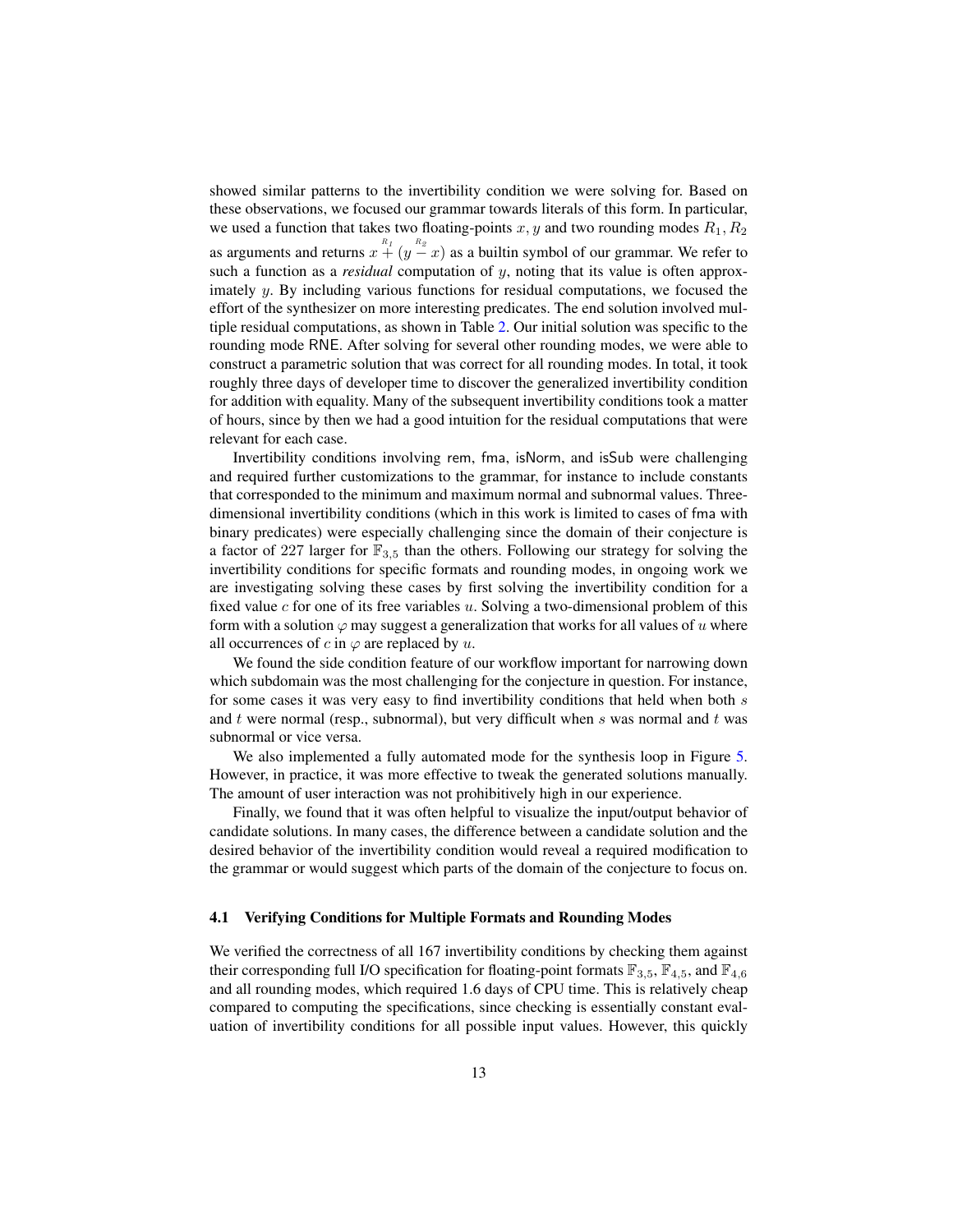<span id="page-13-2"></span> $Q \mathsf{E}_{\mathsf{FP}}(\exists x \ldotp P(t_1, \ldots, t_i | x], \ldots, t_n))$ , where  $x \notin FV(t_i)$  for  $i \neq j$ : If  $t_j[x] = x$ , return getIC(x, P). Otherwise,  $t_j[x] = \diamond (s_1, \ldots, s_k[x], \ldots s_m)$  where  $m > 0, x \notin FV(s_i)$  for  $i \neq k$ . Let  $Q[y] = P(t_1, \ldots, t_{j-1}, \diamond(s_1, \ldots, s_{k-1}, y, s_{k+1}, \ldots, s_m), t_{j+1}, \ldots, t_n)$  where y is a fresh variable. Return getIC(y, Q[y])  $\wedge$  QE<sub>FP</sub>( $\exists x. s_k[x] \approx y$ ).

Fig. 6: Recursive procedure  $\mathsf{QE}_{\mathsf{FP}}$  for computing quantifier elimination for x in the unit linear formula  $\exists x \, P(t_1, \ldots, t_j[x], \ldots, t_n)$ . The free variables in this formula and the fresh variable y are implicitly universally quantified. Placeholder  $\diamond$  denotes a floatingpoint operator from Table [1.](#page-3-0)

becomes infeasible with increasing precision, since the time required for computing the I/O specification roughly increases by a factor of 8 for each bit.

As a consequence, we generated quantified floating-point problems to verify the 167 invertibility conditions for formats  $\mathbb{F}_{3,5}$ ,  $\mathbb{F}_{4,5}$ ,  $\mathbb{F}_{4,6}$ ,  $\mathbb{F}_{5,11}$  (Float16),  $\mathbb{F}_{8,24}$  (Float32), and  $\mathbb{F}_{11,53}$  (Float64) and all rounding modes. Each problem checks the  $T_{FP}$ -unsatisfiability of formula  $\neg(\phi_c \Leftrightarrow \exists x. l[x])$ , where  $l[x]$  corresponds to the floating-point literal, and  $\phi_c$ to its invertibility condition. In total, we generated 378[6](#page-13-1) problems  $(116 * 5 + 51<sup>6</sup>$  for each floating-point format) and checked them using CVC4 [\[5\]](#page-16-14) (master 546bf686) and Z3 [\[16\]](#page-16-3) (version 4.8.4).

We consider an invertibility condition to be verified for a floating-point format and rounding mode if at least one solver reports unsatisfiable. Given a CPU time limit of one hour and a memory limit of 8GB for each solver/benchmark pair, we were able to verify 3577 (94.5%) invertibility conditions overall, with 99.2% of  $\mathbb{F}_{3,5}$ , 99.7% of  $\mathbb{F}_{4,5}$ , 100% of  $\mathbb{F}_{4,6}$ , 93.8% of  $\mathbb{F}_{5,11}$ , 90.2% of  $\mathbb{F}_{8,24}$ , and 84% of  $\mathbb{F}_{11,53}$ . This verification with CVC4 and Z3 required a total of 32 days of CPU time. All verification jobs were run on cluster nodes with Intel Xeon E5-2637 3.5GHz and 32GB memory.

### <span id="page-13-0"></span>5 Quantifier Elimination for Unit Linear Floating-Point Formulas

Based on the invertibility conditions presented in Section [3,](#page-2-0) we can define a quantifier elimination procedure for a restricted fragment of floating-point formulas. The procedure applies to *unit linear* formulas, that is, formulas of the form  $\exists x. P[x]$  where P is a  $\Sigma_{FP}$ -literal containing exactly one occurrence of x.

Figure [6](#page-13-2) gives a quantifier elimination procedure  $\mathsf{QE}_{\mathsf{FP}}$  for unit linear floating-point formulas  $\exists x. P[x]$ . We write getIC(y, Q[y]) to indicate the invertibility condition for y in  $Q[y]$ , which amounts to a table lookup for the appropriate condition as given in Section [3.](#page-2-0) Note that our procedure is currently a partial function because we do not have yet invertibility conditions for some unit linear formulas. The recursive procedure returns a conjunction of conditions based on the path on which  $x$  occurs in  $P$ . If  $x$ occurs beneath multiple nested function applications, a fresh variable  $y$  is introduced

<span id="page-13-1"></span> $<sup>6</sup>$  116 invertibility conditions from rounding mode dependent operators and 51 invertibility con-</sup> ditions where the operator is rounding mode independent (e.g., rem).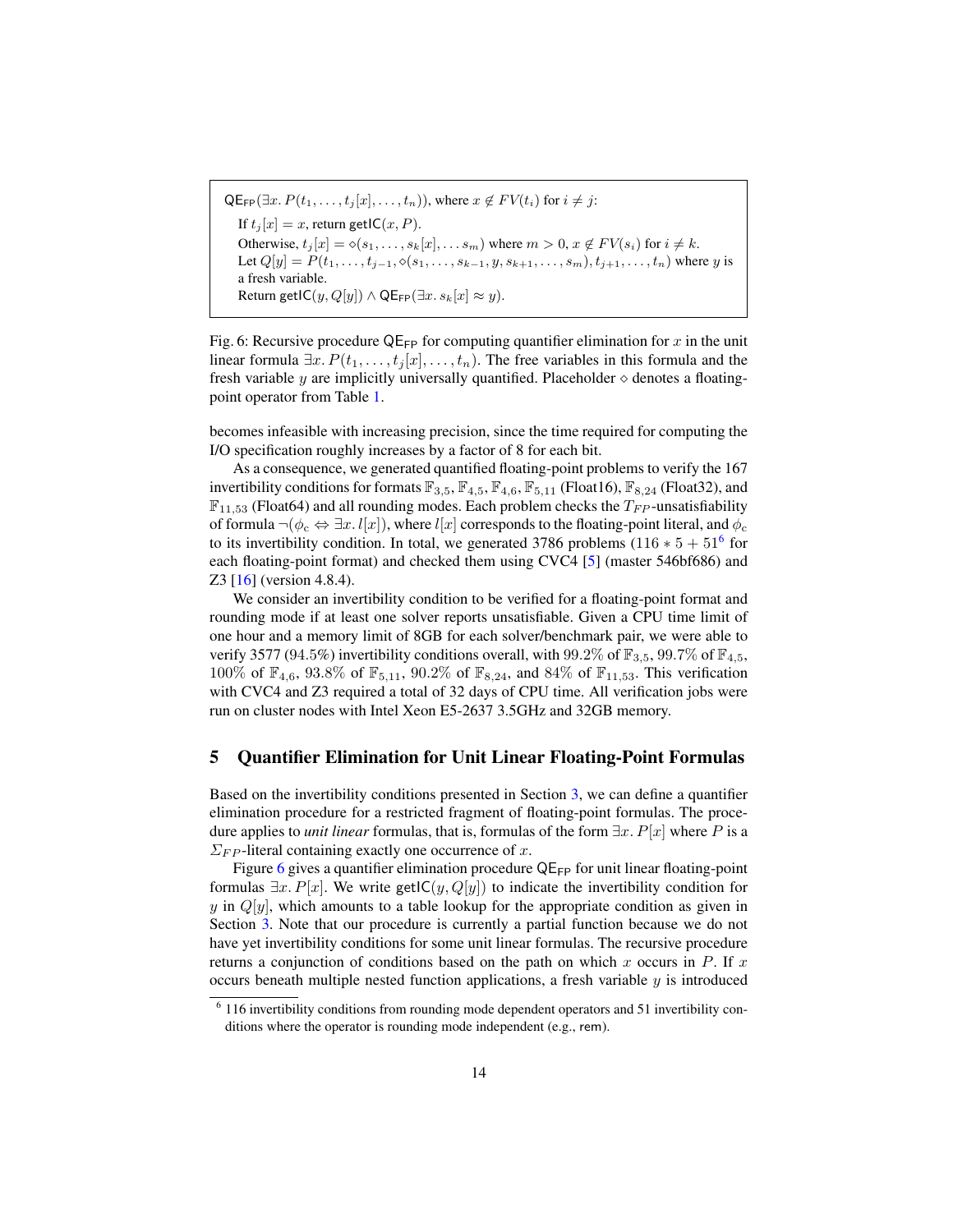and used for referencing the intermediate result of the subterm we are currently solving for. We demonstrate this in the following example.

*Example 2.* Consider the unit linear formula  $\exists x \cdot (x^{\mathsf{R}} \cdot u) + s \geq t$ . Invoking the procedure  $QE_{FP}$  on this input yields, after two recursive calls, the conjunction

$$
\mathsf{getIC}(y_1, y_1 \overset{\mathsf{R}}{+} s \geq t) \land \mathsf{getIC}(y_2, y_2 \overset{\mathsf{R}}{ \cdot} u \approx y_1) \land \mathsf{getIC}(x, x \approx y_2)
$$

where  $y_1$  and  $y_2$  are fresh variables. The third conjunct is trivially equivalent to  $\top$ . This formula is quantifier-free and has the properties specified by the following theorem.

**Theorem 1** *Let*  $\exists x \in P$  *be a unit linear formula and let*  $\mathcal{I}$  *be a model of*  $T_{FP}$ *. Then,*  $\mathcal{I}$ *satifies*  $\neg \exists x \cdot P$  *if and only if there exists a model*  $\mathcal J$  *of*  $T_{FP}$  *(constructible from*  $\mathcal I$ *) that satisfies*  $\neg$ QE<sub>FP</sub>( $\exists x \, P$ ).

Niemetz et al. [\[26\]](#page-17-4) present a similar algorithm for solving unit linear bit-vector literals. In that work, a counterexample-guided loop was devised that made use of Hilbertchoice expressions for representing quantifier instantiations. In contrast to that work, we provide here only a quantifier elimination procedure. Extending our techniques to a general quantifier instantiation strategy is the subject of ongoing work. We discuss our preliminary work in this direction in the next section.

### 6 Solving Quantified Floating-Point Formulas

We implemented a prototype extension of the SMT solver CVC4 that leverages the results of the previous section to determine the satisfiability of quantified floating-point formulas. To handle quantified formulas, CVC4 uses a basic model-based instantiation loop (see, e.g.,  $[32,30]$  $[32,30]$  for instantiation approaches for other theories). This technique maintains a quantifier-free set of constraints  $F$  corresponding to instantiations of universally quantified formulas. It terminates with the response "unsatisfiable" if  $F$  is unsatisfiable, and terminates with "satisfiable" if it can show that the given quantified formulas are satisfied by a model of  $T_{FP}$  that satisfies F. For  $T_{FP}$ , the instantiations are substitutions of universally quantified variables to concrete floating-point values, e.g.  $\forall x. P(x) \Rightarrow P(0)$ , which can be highly inefficient in the worst case for higher precision.

We extend this basic loop with a preprocessing pass that generates theory lemmas based on the invertibility conditions corresponding to literals of quantified formulas  $\forall x \in P$  with exactly one occurrence of x, as explained in the example below.

*Example 3.* Suppose the current set S of formulas contains a formula  $\varphi$  of the form  $\forall x. \neg((x \cdot u) + s \ge t \land Q(x))$  where u, s and t are ground terms; then we add the following formula to S where  $y_1$  and  $y_2$  are fresh (free) variables:

 $(\text{getIC}(y_1, y_1 + s \ge t) \Rightarrow y_1 + s \ge t) \wedge (\text{getIC}(y_2, y_2 \cdot u \approx y_1) \Rightarrow y_2 \cdot u \approx y_1)$ 

The addition of this lemma is satisfiability preserving because, if the invertibility condition holds for  $y_1 + s \ge t$  (resp.,  $y_2 \cdot u \approx y_1$ ), then  $y_1$  (resp.,  $y_2$ ) a solution for that literal.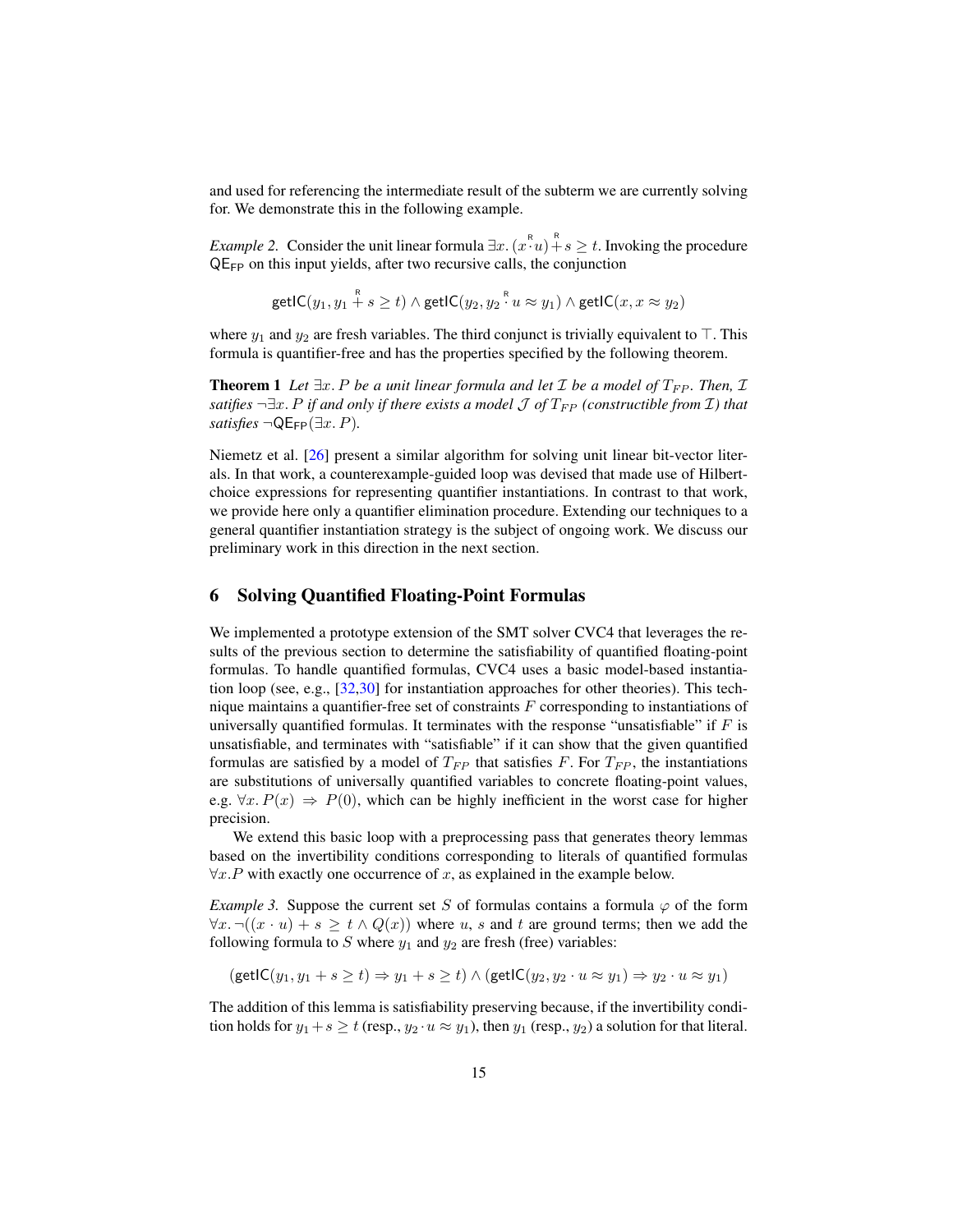We then add the instantiation lemma  $\varphi \Rightarrow \neg((y_2 \cdot u) + s \ge t \wedge Q(y_2))$ . Although x is not necessarily linear in the body of  $\varphi$ , if both invertibility conditions hold, then the combination of the above lemmas implies  $(y_2 \cdot u) + s \ge t$ , which together with the instantiation lemma allows the solver to infer that the remaining portion of the quantified formula  $Q$  cannot hold for  $y_2$ . An inference of this form may be more productive than enumerating the possible values of  $x$  in instantiations.

*Evaluation.* We considered all 61 benchmarks from SMT-LIB [\[6\]](#page-16-16) that contained quantified formulas over floating-points (logic FP), which correspond to verification conditions from the software verification competition that use a floating-point encoding [\[19\]](#page-17-15). The invertibility conditions required for solving their literals include floating-point addition, multiplication and division (both arguments) with equality and inequality. We implemented all cases of invertibility conditions for solving these cases. We extended our SMT solver CVC4 (GitHub master 5d248c36) with the above preprocessing pass (GitHub cav19fp 9b5acd74), and compared its performance with (configuration CVC4 ext) and without (configuration CVC4-base) the above preprocessing pass enabled to the SMT solver Z3 (version 4.8.4). All experiments were run on the same cluster mentioned earlier, with a memory limit of 8GB and a 1800 second time limit. Overall, CVC4-base solved 35 benchmarks within the time limit (with no benchmarks uniquely solved compared to CVC4-ext), CVC4-ext solved 42 benchmarks (7 of these uniquely solved compared to the base version), and Z3 solved 56 benchmarks. While CVC4-ext solves significantly fewer benchmarks than Z3, we believe that the improvement over CVC4-base is indicative that our approach for invertibility conditions shows potential for solving quantified floating-point constraints in SMT solvers. A more comprehensive evaluation and implementation is left as future work.

# 7 Conclusion

We have presented invertibility conditions for a large subset of combinations of floatingpoint operators over floating-point predicates supported by SMT solvers. These conditions were found by a framework that utilizes syntax-guided synthesis solving, customized for our problem and developed over the course of this work. We have shown that invertibility conditions imply that a simple fragment of quantified floating-points admits compact quantifier elimination, and have given preliminary evidence that an SMT solver that partially leverages this technique can have a higher success rate on floating-point problems coming from a software verification application.

For future work, we plan to extend techniques for quantified and quantifier-free floating-point formulas to incorporate our findings, in particular to lift previous quantifier instantiation approaches (e.g.,  $[26]$ ) and local search procedures (e.g.,  $[25]$ ) for bit-vectors to floating-points. We also plan to extend and use our synthesis framework for related challenging synthesis tasks, such as finding conditions under which more complex constraints have solutions, including those having multiple occurrences of a variable to solve for. Our synthesis framework is agnostic to theories and can be used for any sort with a small finite domain. It can thus be leveraged also for solutions to quantified bit-vector constraints. Finally, we would like to establish formal proofs of correctness of our invertibility conditions that are independent of floating-point formats.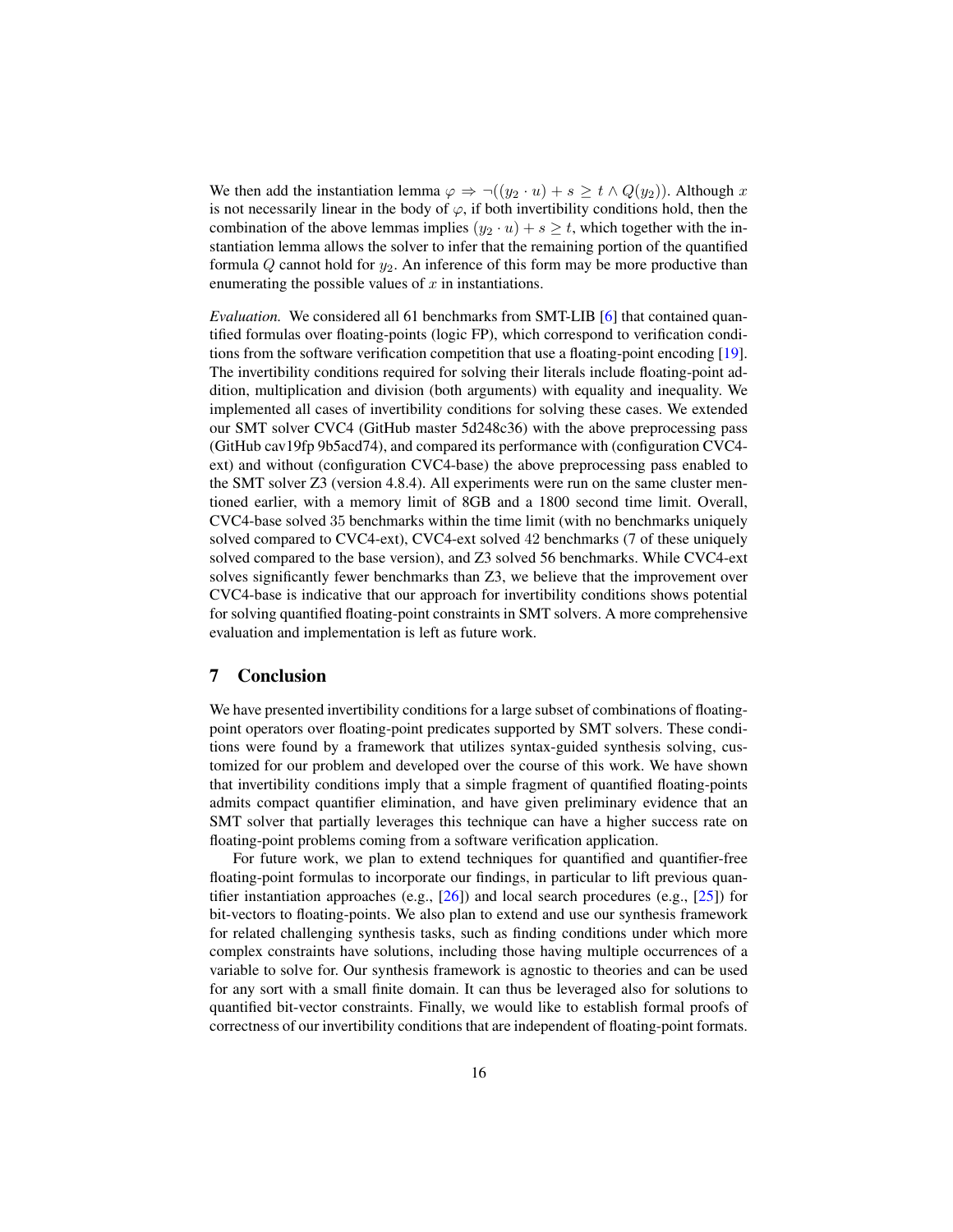### References

- <span id="page-16-13"></span>1. Alur, R., Bod´ık, R., Juniwal, G., Martin, M.M.K., Raghothaman, M., Seshia, S.A., Singh, R., Solar-Lezama, A., Torlak, E., Udupa, A.: Syntax-guided synthesis. In: Formal Methods in Computer-Aided Design, FMCAD 2013, Portland, OR, USA, October 20-23, 2013. pp. 1–8. IEEE (2013), <http://ieeexplore.ieee.org/document/6679385/>
- <span id="page-16-15"></span>2. Alur, R., Radhakrishna, A., Udupa, A.: Scaling enumerative program synthesis via divide and conquer. In: Tools and Algorithms for the Construction and Analysis of Systems (TACAS). pp. 319–336 (2017)
- <span id="page-16-11"></span>3. Association, I.S.: 754-2008 - IEEE Standard for Floating-Point Arithmetic. https://ieeexplore.ieee.org/servlet/opac?punumber=4610933 (2008)
- <span id="page-16-5"></span>4. Barr, E.T., Vo, T., Le, V., Su, Z.: Automatic detection of floating-point exceptions. SIGPLAN Not. 48(1), 549–560 (Jan 2013)
- <span id="page-16-14"></span>5. Barrett, C., Conway, C.L., Deters, M., Hadarean, L., Jovanovic, D., King, T., Reynolds, A., ´ Tinelli, C.: CVC4. In: Proceedings of the 23rd International Conference on Computer Aided Verification. pp. 171–177. CAV'11, Springer-Verlag (2011)
- <span id="page-16-16"></span>6. Barrett, C., Stump, A., Tinelli, C.: The Satisfiability Modulo Theories Library (SMT-LIB). www.SMT-LIB.org (2010)
- <span id="page-16-6"></span>7. Ben Khadra, M.A., Stoffel, D., Kunz, W.: goSAT: Floating-point satisfiability as global optimization. In: FMCAD. pp. 11–14. IEEE (2017)
- <span id="page-16-10"></span>8. Bjørner, N., Janota, M.: Playing with quantified satisfaction. In: 20th International Conferences on Logic for Programming, Artificial Intelligence and Reasoning - Short Presentations, LPAR 2015, Suva, Fiji, November 24-28, 2015. pp. 15–27 (2015)
- <span id="page-16-12"></span>9. Blum, L., Blum, M., Shub, M.: A simple unpredictable pseudo-random number generator. SIAM J. Comput. 15(2), 364–383 (1986)
- <span id="page-16-4"></span>10. Brain, M., D'silva, V., Griggio, A., Haller, L., Kroening, D.: Deciding floating-point logic with abstract conflict driven clause learning. Formal Methods in System Design 45(2), 213– 245 (2014)
- <span id="page-16-1"></span>11. Brain, M., Schanda, F., Sun, Y.: Building better bit-blasting for floating-point problems. In: Vojnar, T., Zhang, L. (eds.) Tools and Algorithms for the Construction and Analysis of Systems - 25th International Conference, TACAS 2019, Held as Part of the European Joint Conferences on Theory and Practice of Software, ETAPS 2019, Prague, Czech Republic, April 6-11, 2019, Proceedings, Part I. Lecture Notes in Computer Science, vol. 11427, pp. 79–98. Springer (2019)
- <span id="page-16-0"></span>12. Brain, M., Tinelli, C., Rümmer, P., Wahl, T.: An automatable formal semantics for IEEE-754 floating-point arithmetic. In: 22nd IEEE Symposium on Computer Arithmetic, ARITH 2015, Lyon, France, June 22-24, 2015. pp. 160–167. IEEE (2015)
- <span id="page-16-2"></span>13. Brillout, A., Kroening, D., Wahl, T.: Mixed abstractions for floating-point arithmetic. In: FMCAD. pp. 69–76. IEEE (2009)
- <span id="page-16-8"></span>14. Conchon, S., Iguernlala, M., Ji, K., Melquiond, G., Fumex, C.: A three-tier strategy for reasoning about floating-point numbers in SMT. In: CAV. pp. 419–435. Springer (2017)
- <span id="page-16-7"></span>15. Daumas, M., Melquiond, G.: Certification of bounds on expressions involving rounded operators. ACM Transactions on Mathematical Software 37(1), 1–20 (2010)
- <span id="page-16-3"></span>16. De Moura, L., Bjørner, N.: Z3: An efficient smt solver. In: Proceedings of the Theory and Practice of Software, 14th International Conference on Tools and Algorithms for the Construction and Analysis of Systems. pp. 337–340. TACAS'08/ETAPS'08, Springer-Verlag (2008)
- <span id="page-16-9"></span>17. Dutertre, B.: Solving exists/forall problems in yices. Workshop on Satisfiability Modulo Theories (2015)